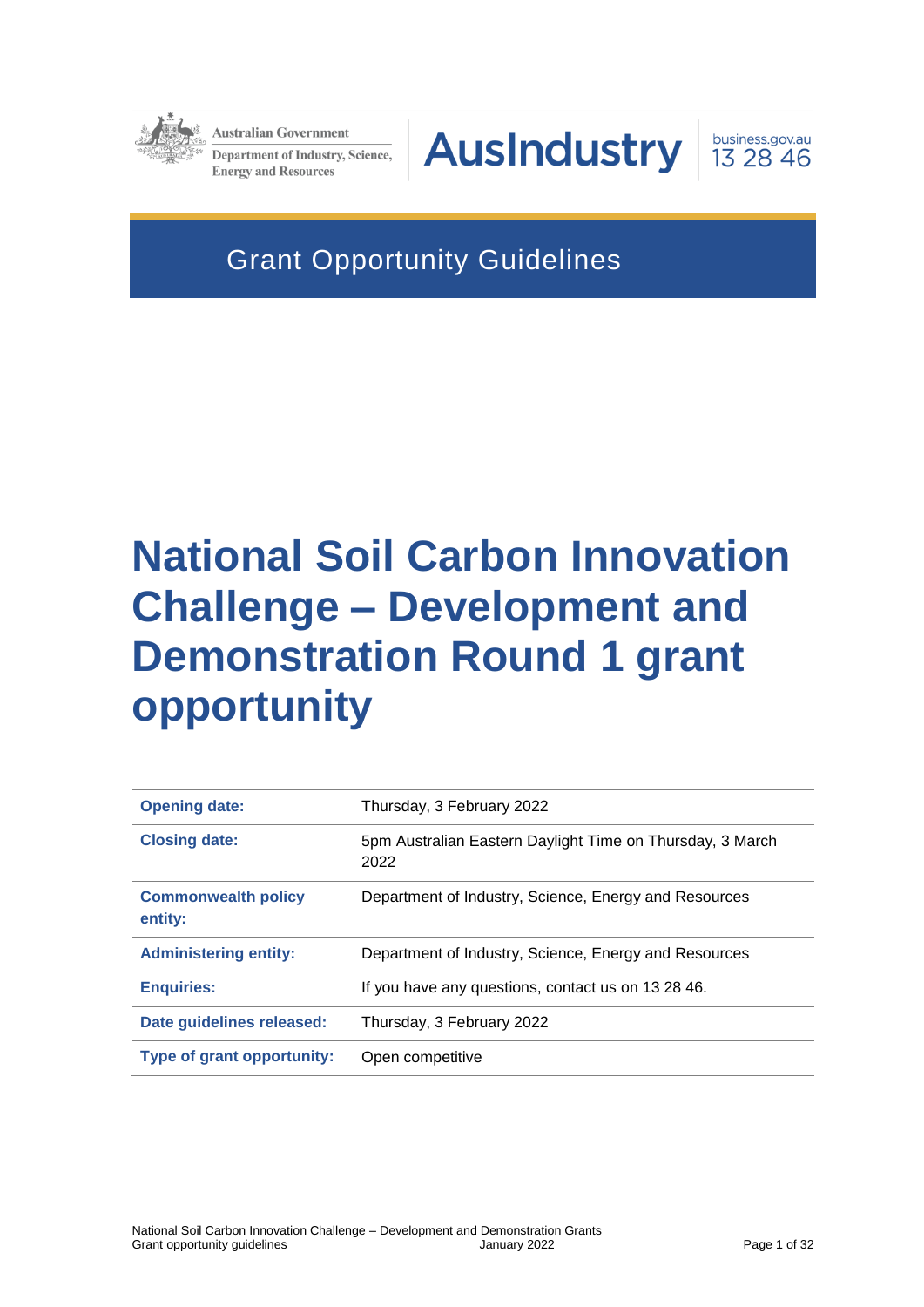# **Contents**

| 1. |       | National Soil Carbon Innovation Challenge - Development and Demonstration |  |
|----|-------|---------------------------------------------------------------------------|--|
| 2. |       |                                                                           |  |
|    | 2.1.  | About the National Soil Carbon Innovation Challenge - Development and     |  |
| 3. |       |                                                                           |  |
|    | 3.1.  |                                                                           |  |
|    | 3.2.  |                                                                           |  |
|    |       |                                                                           |  |
|    | 4.1.  |                                                                           |  |
|    | 4.2.  |                                                                           |  |
|    | 4.3.  |                                                                           |  |
| 5. |       |                                                                           |  |
|    | 5.1.  |                                                                           |  |
|    | 5.2.  |                                                                           |  |
|    | 5.3.  |                                                                           |  |
| 6. |       |                                                                           |  |
|    | 6.1.  |                                                                           |  |
|    | 6.2.  |                                                                           |  |
|    | 6.3.  |                                                                           |  |
|    | 6.4.  |                                                                           |  |
|    |       |                                                                           |  |
|    | 7.1.  |                                                                           |  |
|    | 7.2.  |                                                                           |  |
|    | 7.3.  |                                                                           |  |
| 8. |       |                                                                           |  |
|    |       |                                                                           |  |
| 9. |       |                                                                           |  |
|    |       |                                                                           |  |
|    | 10.1. |                                                                           |  |
|    | 10.2. |                                                                           |  |
|    | 10.3. |                                                                           |  |
|    | 10.4. |                                                                           |  |
|    | 10.5. |                                                                           |  |
|    |       |                                                                           |  |
|    |       |                                                                           |  |
|    |       |                                                                           |  |
|    |       |                                                                           |  |
|    | 10.6. |                                                                           |  |
|    | 10.7. |                                                                           |  |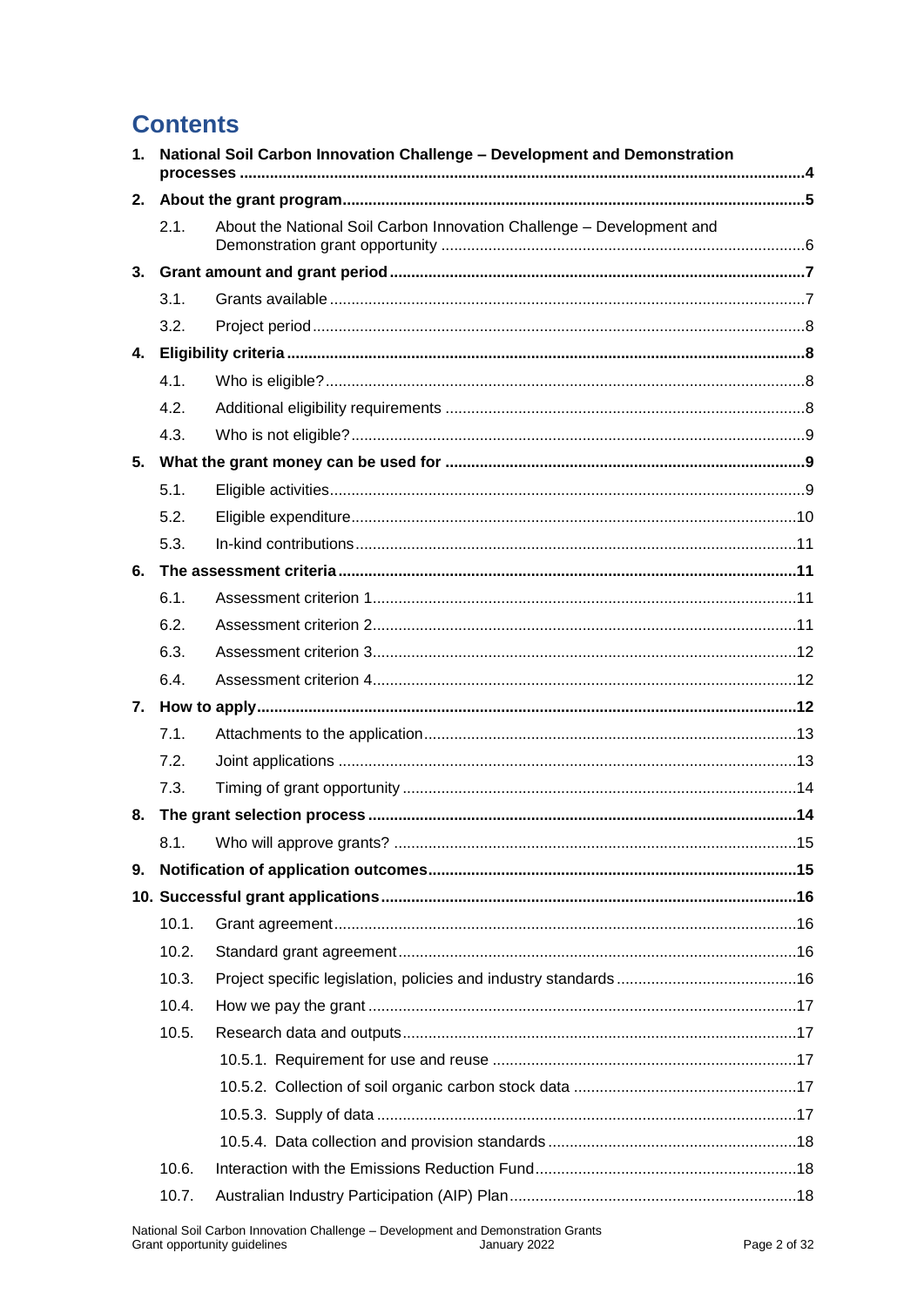| 10.8.       |                                                                      |  |
|-------------|----------------------------------------------------------------------|--|
|             |                                                                      |  |
|             |                                                                      |  |
| 12.1.       |                                                                      |  |
| 12.2.       |                                                                      |  |
|             |                                                                      |  |
|             |                                                                      |  |
|             |                                                                      |  |
| 12.3.       |                                                                      |  |
| 12.4.       |                                                                      |  |
| 12.5.       |                                                                      |  |
| 12.6.       |                                                                      |  |
| 12.7.       |                                                                      |  |
|             |                                                                      |  |
| 13.1.       |                                                                      |  |
| 13.2.       |                                                                      |  |
|             |                                                                      |  |
|             |                                                                      |  |
|             |                                                                      |  |
|             |                                                                      |  |
| 13.3.       |                                                                      |  |
| 13.4.       | Disclosure of Commonwealth, State or Territory financial penalties24 |  |
| 13.5.       |                                                                      |  |
|             |                                                                      |  |
|             |                                                                      |  |
|             |                                                                      |  |
| A.2         |                                                                      |  |
| A.3         |                                                                      |  |
| A.4         |                                                                      |  |
| A.5         |                                                                      |  |
| A.6         |                                                                      |  |
| A.7         |                                                                      |  |
| A.8         |                                                                      |  |
| A.9         |                                                                      |  |
| A.10        |                                                                      |  |
| Appendix B. |                                                                      |  |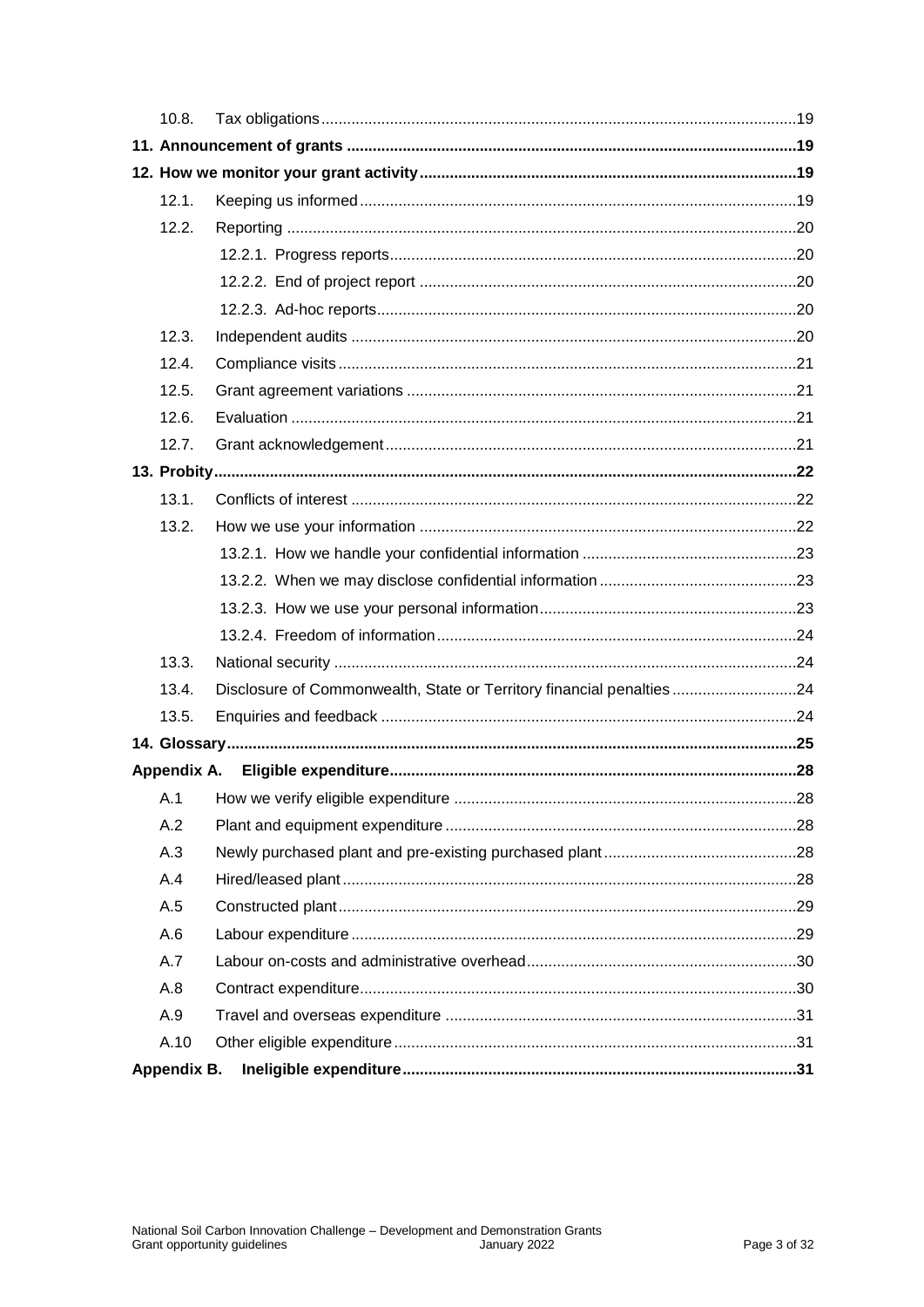# **1. National Soil Carbon Innovation Challenge – Development and Demonstration processes**

#### **The National Soil Carbon Innovation Challenge – Development and Demonstration grant is designed to achieve Australian Government objectives**

This grant opportunity is part of the above grant program which contributes to Department of Industry, Science, Energy and Resources's Outcome 2. The Department of Industry, Science, Energy and Resources works with stakeholders to plan and design the grant program according to the *[Commonwealth Grants Rules and Guidelines](https://www.finance.gov.au/government/commonwealth-grants/commonwealth-grants-rules-guidelines)*.

#### $\blacktriangledown$ **The grant opportunity opens**

We publish the grant guidelines on business.gov.au and GrantConnect. ↓

### **You complete and submit a grant application**

You complete the application form, addressing all the eligibility [and assessment] criteria in order for your application to be considered.

### J **We assess all grant applications**

We review the applications against eligibility criteria and notify you if you are not eligible.

The Committee assesses eligible applications against the assessment criteria, including an overall consideration of value with relevant money.

#### ↓

#### **We make grant recommendations**

We provide advice to the decision maker on the merits of each application.

#### ♥

#### **Grant decisions are made**

The decision maker decides which applications are successful. J

### **We notify you of the outcome**

We advise you of the outcome of your application. We may not notify unsuccessful applicants until grant agreements have been executed with successful applicants.

### J **We enter into a grant agreement**

We will enter into a grant agreement with successful applicants. The type of grant agreement is based on the nature of the grant and proportional to the risks involved.

#### J

#### **Delivery of grant**

You undertake the grant activity as set out in your grant agreement. We manage the grant by working with you, monitoring your progress and making payments.

### ♦

#### **Evaluation of the grant opportunity**

We evaluate the specific grant activity and grant opportunity as a whole. We base this on information you provide to us and that we collect from various sources.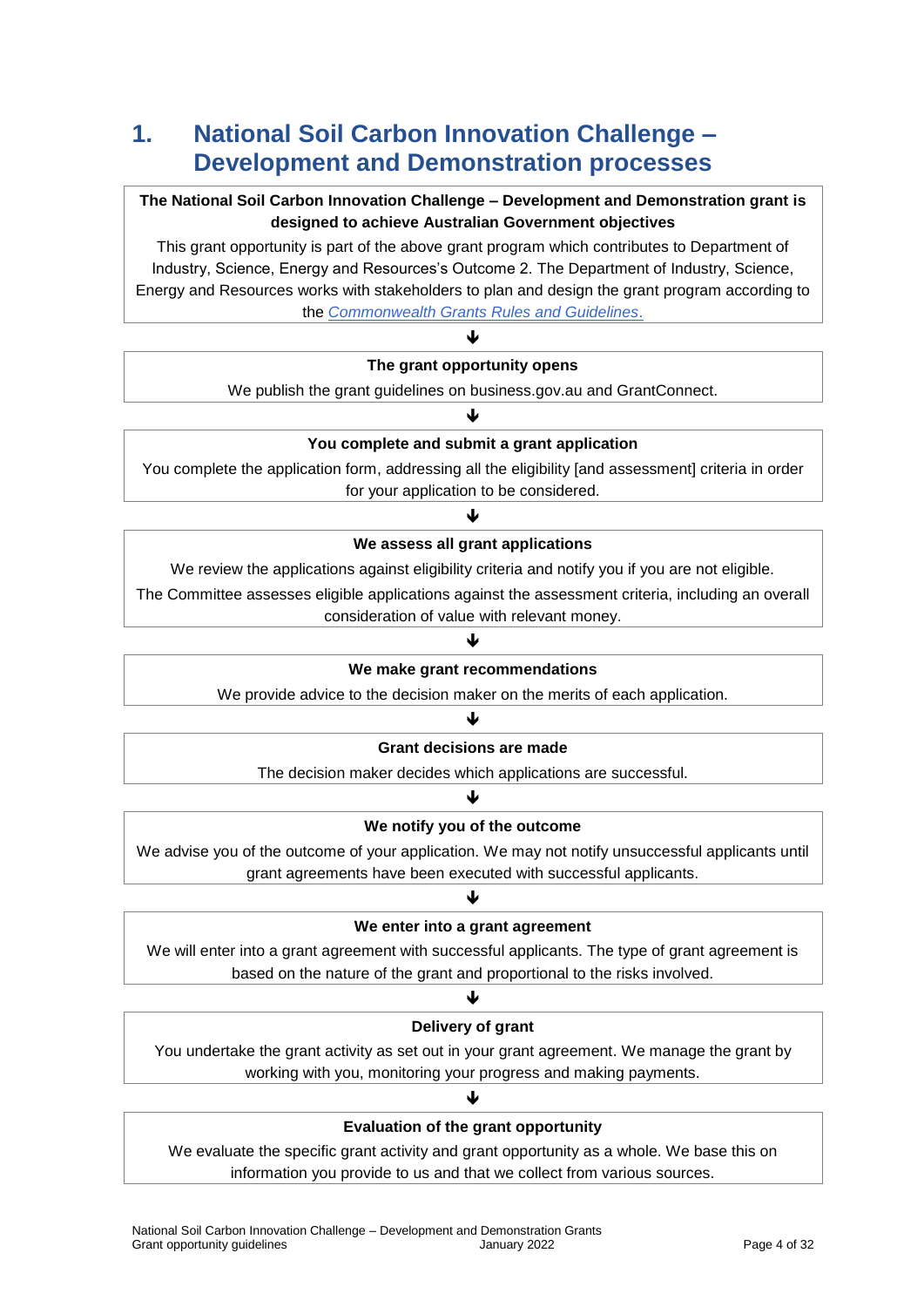# **2. About the grant program**

The National Soil Carbon Innovation Challenge program (the program) is part of the \$1.2 billion *Technology Co-Investment Facility* to support low emissions technology investment and advance the Australian Government's technology-focused approach to reducing emissions while supporting business and economic growth, as outlined in the *[Technology Investment Roadmap](https://www.industry.gov.au/data-and-publications/technology-investment-roadmap)*. The program will run over three years from 2021-22 to 2023-2024.

The \$50 million program seeks to encourage industry and researchers to develop lower-cost, accurate technological solutions for soil carbon measurement and meet the economic stretch goal from the *[Low Emissions Technology Statements](https://www.industry.gov.au/topic/data-and-publications/low-emissions-technology)* of measurement under \$3 per hectare, per year.

In the longer-term, the Australian Government anticipates that through improving low cost and accurate soil carbon measurement, there will be an increase in soil carbon sequestration in Australian soils and increased participation in the Emissions Reduction Fund. In addition to sequestering carbon, improving soil carbon content will improve farm productivity and crop yields through better nutrient and water retention, and boost resilience to drought and erosion.

In the 2021-22 Budget the Australian Government committed \$196.9 million in new funding to implement the *[National Soil Strategy](https://www.awe.gov.au/sites/default/files/documents/national-soil-strategy.pdf)* and associated measures (led by Department of Agriculture, Water and the Environment). The program will complement and support this work and the National Soil Carbon Data Program, which received funding in the 2020-21 Budget. These programs aim to strengthen soil knowledge and capability to improve understanding of Australia's soil condition by farmers, governments, and other stakeholders. This will support more informed decisions at all levels to improve soil health, productivity and carbon sequestration.

The objectives of the program are to:

- **fast-track the development of lower-cost, accurate technical approaches to enable land** managers to quantify the impact of their land management activities on soil organic carbon
- secure co-investment and foster partnerships that trial and deploy novel soil carbon measurement technological solutions.

The intended outcomes of the program are:

- advancing novel soil carbon measurement technologies with a clear plan for commercialisation and adoption
- **-** lowered costs for users of soil carbon measurement technologies
- improved understanding of activities that increase soil carbon in Australian landscapes and increased uptake of these land management activities
- improved accounting to quantify the impact of land management activities on soil organic carbon through accelerating the development of innovative and accurate soil carbon measurement technologies
- an improved systematic approach to measuring soil carbon over time, in a broad range of farming environments in Australia.

This program will include grants for the following stages of technology development:

- **Feasibility study** development to determine the feasibility of your solution in addressing the challenge of developing lower-cost, accurate soil carbon measurement technologies appropriate to Australian soil conditions
- **-** Development and demonstration including:
	- **proof of concept** activities to build on your feasibility study, test your solution through onfarm trials and produce working prototypes or demonstrations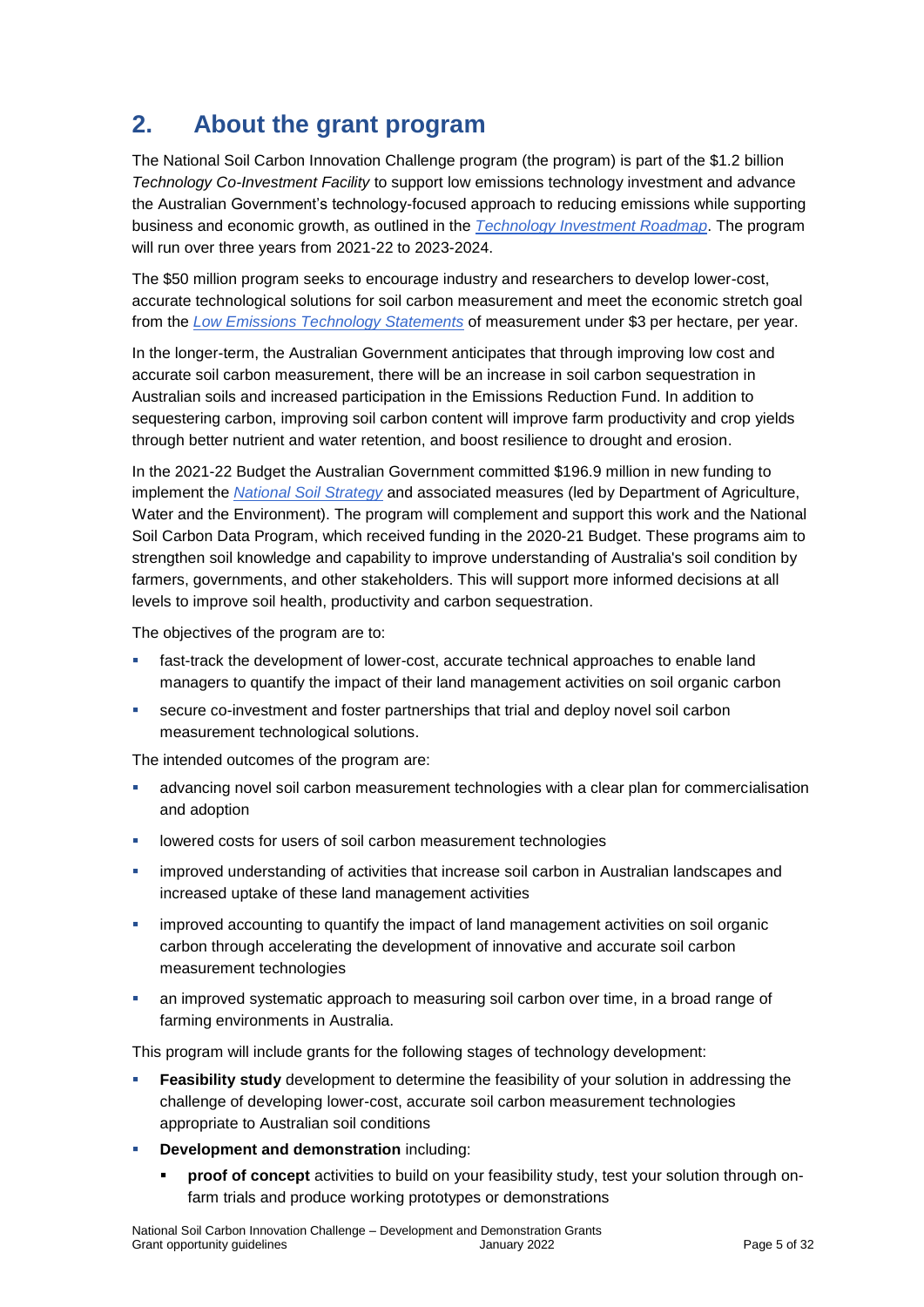**validation and deployment** activities to further test your solution, validate with existing and new data and deploy through on-farm trials engaging land managers across varied landscape conditions and management practices in a real world setting in Australia.

The Stages cover the following [Technology Readiness Levels](#page-24-0) (TRLs):

|                                        | <b>Feasibility study grants</b>     |                                     |                                      |                                                   |                                                                  |                               |                           |                                     |
|----------------------------------------|-------------------------------------|-------------------------------------|--------------------------------------|---------------------------------------------------|------------------------------------------------------------------|-------------------------------|---------------------------|-------------------------------------|
|                                        |                                     |                                     |                                      |                                                   | Development and demonstration grants                             |                               |                           |                                     |
|                                        |                                     |                                     |                                      |                                                   |                                                                  |                               |                           | ۹                                   |
| <b>Basic</b><br>principles<br>observed | Technology<br>concept<br>formulated | Experimental<br>proof of<br>concept | Technology<br>validation in<br>llab. | Technology<br>valid in<br>relevant<br>environment | Demonstration Demonstration System<br>in relevant<br>environment | in operational<br>environment | complete and<br>qualified | Successful<br>mission<br>operations |

The National Soil Carbon Innovation Challenge: Development and Demonstration Grants will support proof of concept and validation/early stage commercialisation activities. The Development and Demonstration grants will be delivered through two successive funding rounds. Additional rounds may be opened subject to availability of program funds. We will publish the opening and closing dates and any other relevant information on [business.gov.au](https://business.gov.au/grants-and-programs/national-soil-carbon-innovation-challenge-development-and-demonstration) and [GrantConnect.](https://www.grants.gov.au/)

National Soil Carbon Innovation Challenge – Feasibility Study Grant Opportunity Guidelines were published on 10 November 2021 and applications have closed. The National Soil Carbon Innovation Challenge: Feasibility Study Grants support successful applicants to conduct feasibility studies that demonstrate the technical viability and commercial potential of soil carbon measurement solutions.

We administer the program according to the *[Commonwealth Grants Rules and Guidelines](https://www.finance.gov.au/government/commonwealth-grants/commonwealth-grants-rules-guidelines)* [\(CGRGs\)](https://www.finance.gov.au/government/commonwealth-grants/commonwealth-grants-rules-guidelines)<sup>1</sup> .

### 2.1.About the National Soil Carbon Innovation Challenge – Development and Demonstration grant opportunity

These guidelines contain information for the National Soil Carbon Innovation Challenge – Development and Demonstration grants. The purpose of this grant opportunity is to support proof of concept/validation/early stage commercialisation activities relating to the development of lower cost, accurate technological solutions for soil carbon measurement. The term measurement includes estimating and predicting soil carbon stocks.

Successful applicants will demonstrate how their proposed technology solution is effective at measuring, estimating and/or predicting soil organic carbon in an [operational environment.](#page-24-0) Measurements of soil carbon stocks taken to validate and determine the accuracy of the technologies will need be provided to the Department of Industry, Science, Energy and Resources (the department) and/or a national soils database (for example, Australian National Soil Information System, ANSIS).

The objectives of the grant opportunity are to:

1

- fast-track the development and commercial readiness of low-cost and accurate technology solutions to measure and estimate soil carbon stocks, to a standard that could support participation in the Emissions Reduction Fund
- validate and demonstrate the effectiveness of [technology solutions](#page-24-0) under Australian operational environments

<sup>1</sup> <https://www.finance.gov.au/government/commonwealth-grants/commonwealth-grants-rules-guidelines>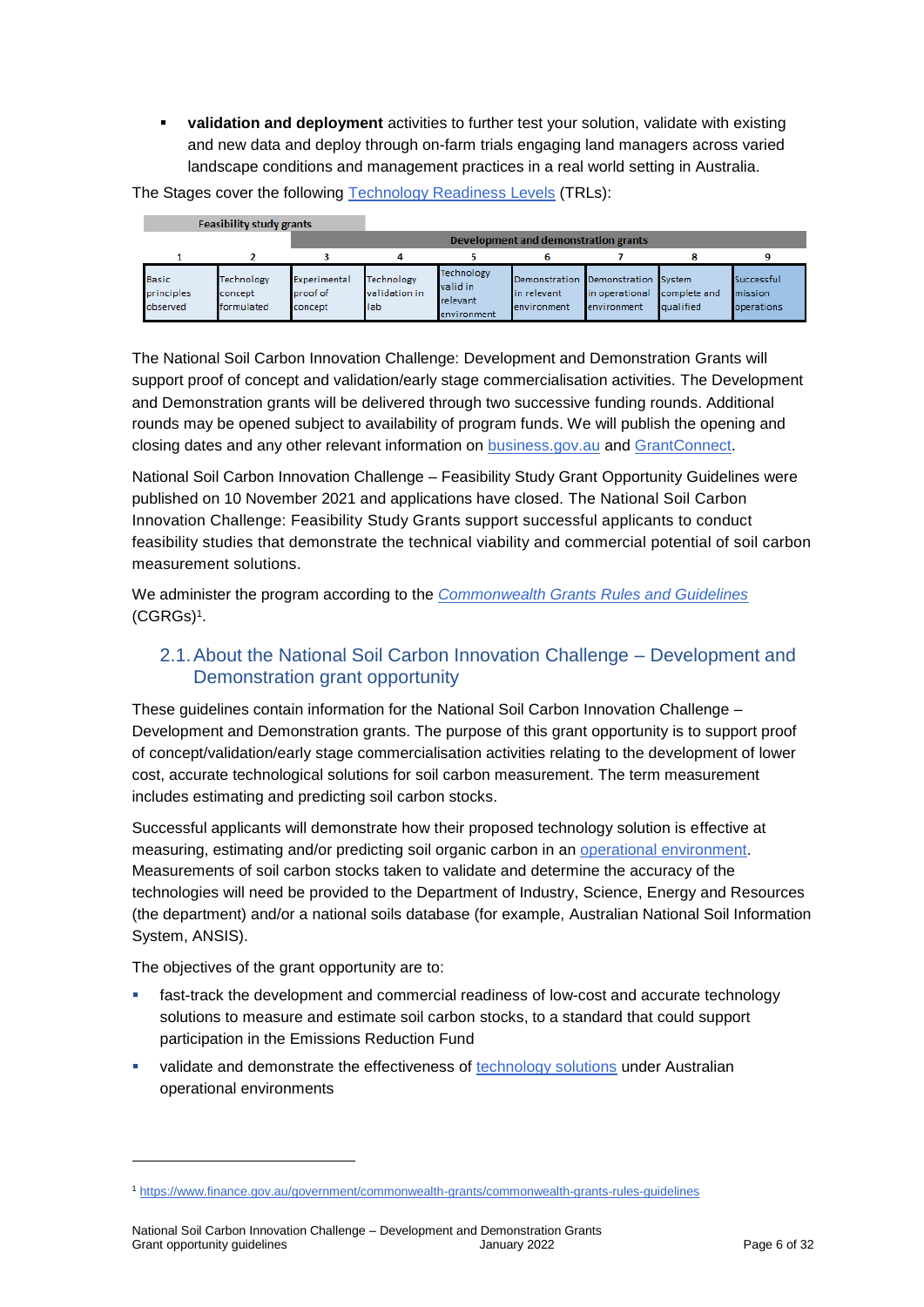- **EXECT** engage and collaborate with landholders to ensure technology solutions can be used in a costeffective way within diverse farm management operations
- leverage co-investment to develop, validate and demonstrate the technology solutions.

The intended outcomes of the grant opportunity are:

- cost-effective and accurate technology solutions that are nearly commercialised or ready for full commercial deployment
- publicly accessible soil organic carbon stock data for long-term public benefit
- increased market interest in and use of low-cost and accurate soil carbon measurement technologies
- collaborative research partnerships between industry entities and research organisations.

This document sets out:

- the eligibility and assessment criteria
- how we consider and assess grant applications
- how we notify applicants and enter into grant agreements with grantees
- how we monitor and evaluate grantees' performance
- responsibilities and expectations in relation to the opportunity.

The Department of Industry, Science, Energy and Resources (the department) is responsible for administering this grant opportunity.

We have defined key terms used in these guidelines in the glossary at section [14.](#page-24-0)

You should read this document carefully before you fill out an application.

# **3. Grant amount and grant period**

The Australian Government has announced a total of \$50 million over 3 years for the National Soil Carbon Innovation Challenge. \$1 million has been allocated to Feasibility Study grants and \$49 million is available over two rounds of Development and Demonstration grants. We expect that around \$40 million will be available in Round 1.

#### 3.1.Grants available

The grant amount will be up to 80 per cent of eligible project expenditure (grant percentage).

- The minimum grant amount is \$100,000
- The maximum grant amount is \$20 million.

You are responsible for the remaining eligible and ineligible expenditure.

Eligible expenditure is expenditure incurred by you on eligible project activities (see Section 5 and Appendix A of these guidelines). Eligible expenditure may include labour costs and some plant and equipment expenditure.

Your required contribution (a minimum of 20 per cent of eligible expenditure) may come from you and/or project partners. Contributions from project partners may include funds from State and Territory and local government grants.

You may use funding from other Commonwealth government grants to fund project expenditure. However, no more than 80 per cent of your total eligible expenditure can be funded from Commonwealth government grants.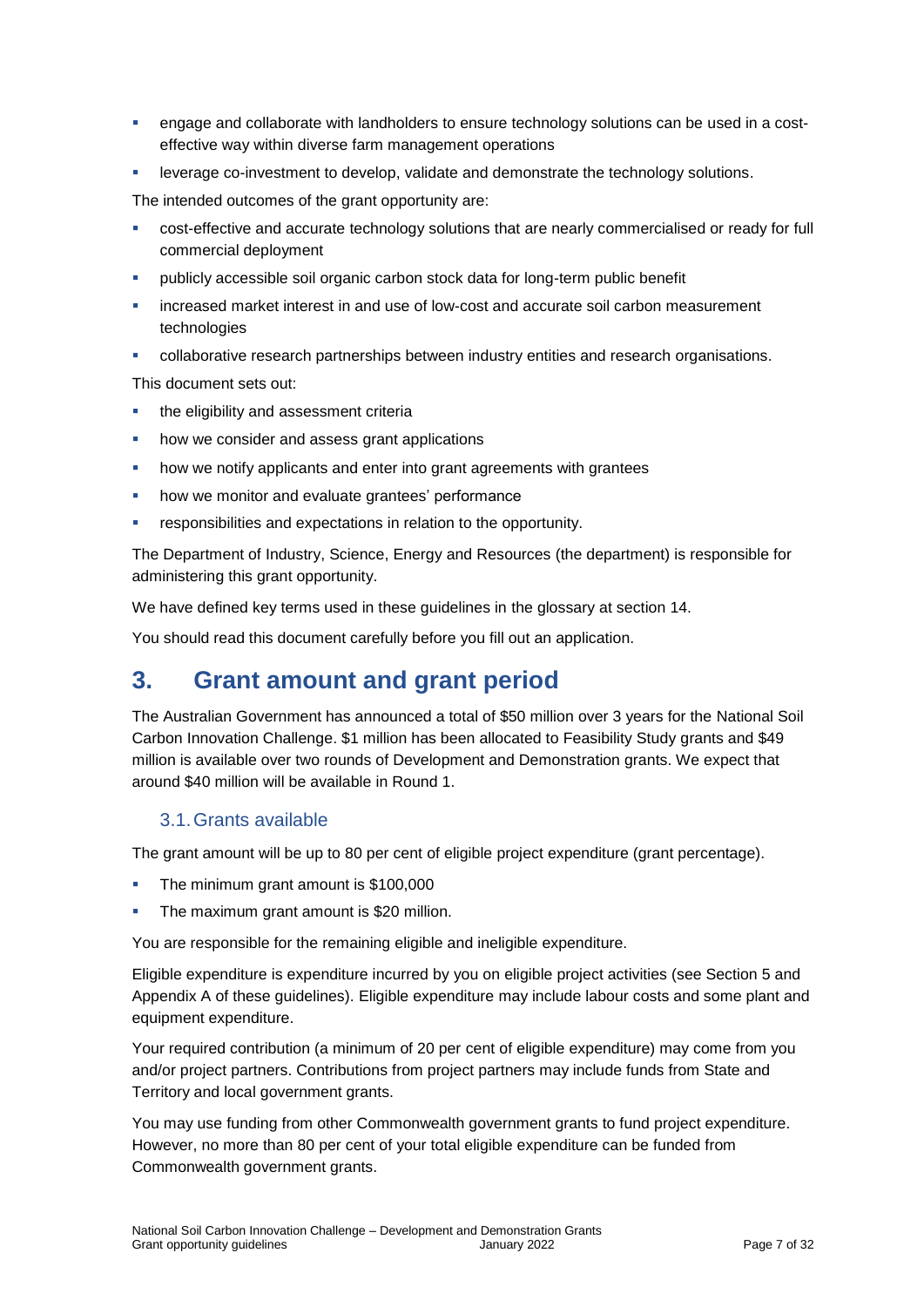In addition, your project may have in-kind contributions from you and from project partners, and these will be considered in the assessment of applications against Assessment Criterion 4.

Please note that the National Soil Carbon Innovation Challenge – Development and Demonstration grants cannot fund the same project activities that are supported by the National Soil Carbon Innovation Challenge – Feasibility Study Grants.

### 3.2.Project period

The maximum project period is 2 years.

You must complete your project by 30 April 2024.

# **4. Eligibility criteria**

<span id="page-7-0"></span>We cannot consider your application if you do not satisfy all eligibility criteria.

#### 4.1.Who is eligible?

To be eligible you must:

have an Australian Business Number (ABN)

and be one of the following entities:

- an entity, incorporated in Australia
- a co-operative
- an incorporated trustee on behalf of a trust
- a publicly funded research organisation (PFRO) as defined in section [14](#page-24-0)
- **an Australian State/Territory Government agency or body.**

Joint applications are acceptable and encouraged. To submit a joint application you must have a lead organisation who is the main driver of the project and is eligible to apply. For further information on joint applications, refer to section 7.2.

#### 4.2.Additional eligibility requirements

We can only accept applications:

- where you certify that your project is supported by your board (or chief executive officer or equivalent if there is no board), and that you can complete the project and meet the costs of the project not covered by grant funding
- where you certify that you have or will have relevant intellectual property arrangements in place in order to undertake your project
- where you certify that you will be willing to make research data and reports publicly available and to provide them to the Australian Government and any nominated third party, for the purposes of improving knowledge and approaches to quantifying soil carbon under different management practices
- where you can provide all mandatory attachments.

We cannot waive the eligibility criteria under any circumstances.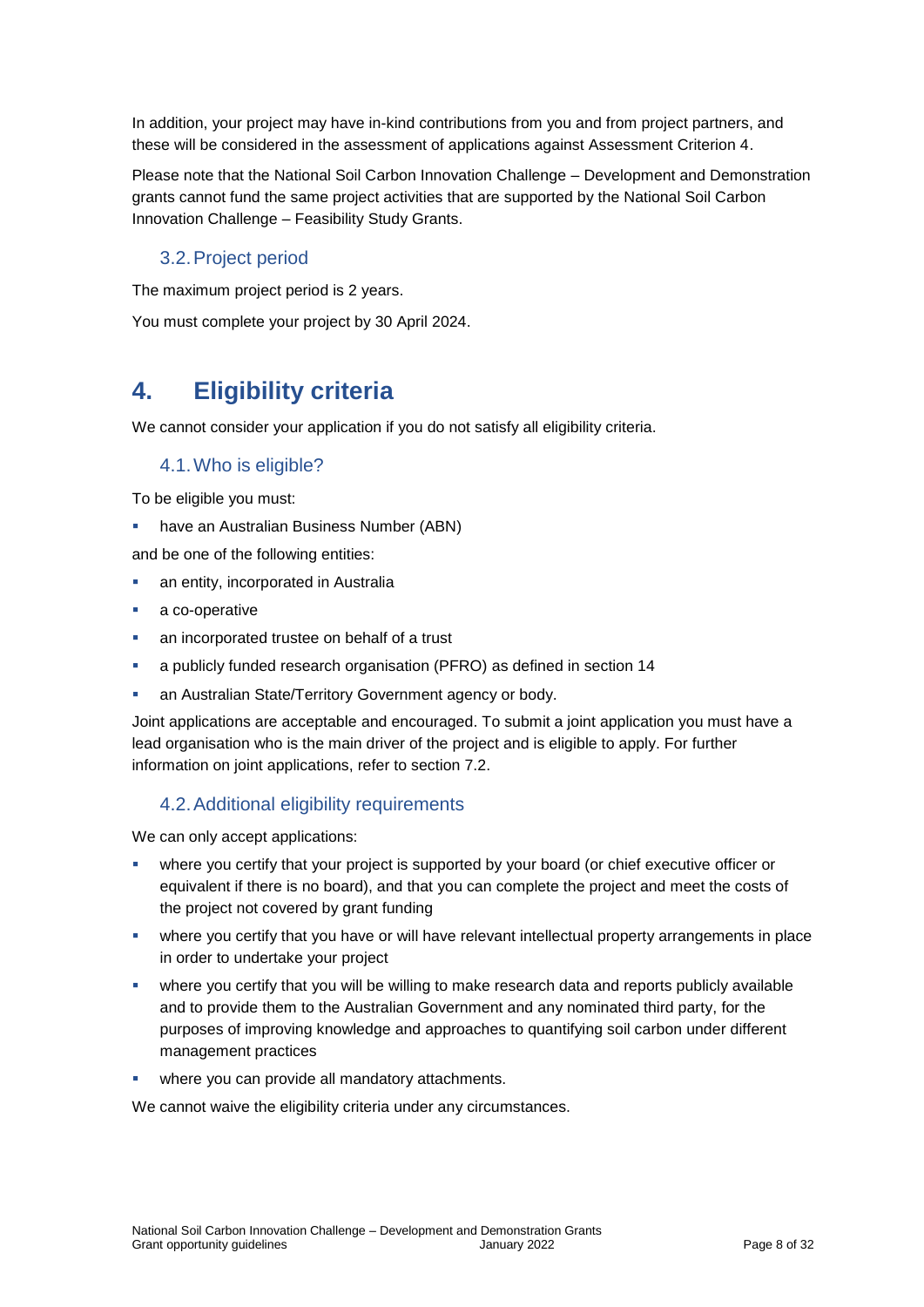#### 4.3.Who is not eligible?

You are not eligible to apply if you are:

- an organisation, or your project partner is an organisation, included on the National Redress Scheme's website on the list of 'Institutions that have not joined or signified their intent to join the Scheme' [\(www.nationalredress.gov.au\)](http://www.nationalredress.gov.au/)
- an employer of 100 or more employees that has [not complied](https://www.wgea.gov.au/what-we-do/compliance-reporting/non-compliant-list) with the *Workplace Gender Equality Act (2012)*.
- an individual
- partnership
- an unincorporated association
- trust (however, an incorporated trustee may apply on behalf of a trust)
- any organisation not included in section [4.1](#page-7-0)
- a non-corporate Commonwealth entity.

If you are ineligible to apply, you can be a partner to a joint application where the lead organisation is eligible to apply.

### **5. What the grant money can be used for**

#### <span id="page-8-0"></span>5.1.Eligible activities

The program aims to assist grantees with one or more of the following:

- determining the nature, functionality and capabilities of your solution to measure and/or predict soil organic carbon accurately
- differentiating your technology solution, and its ability to measure and/or predict soil organic carbon accurately, from any similar existing products or services and their corresponding abilities
- **EXECT** testing the performance of your solution under relevant environments and/or operational environments, including Australian operational environments
- commercialisation of your solution, including any products or services
- validation of developed technical functionality though on-farm trials that engage land managers across varied Australian landscape conditions and management practices in real-world settings
- early stage commercialisation and/or product design activities including, but not limited to, optimising product characteristics, assessing and reducing cost of manufacture and conducting marketing activities, and
- preparing, publishing, presenting or otherwise disseminating project data and outcomes to improve knowledge of quantifying soil carbon under different management practices.

To be eligible:

- your project must have at least \$125,000 in eligible expenditure
- your project must have the potential to provide lower-cost and accurate soil carbon measurement and involve at least one of the following activities:
	- o using your technology solution to measure and/or predict soil organic carbon accurately and at low-cost, in Australian operational environments
	- $\circ$  proof of concept activities to build on your feasibility study, test your solution through lab or on-farm trials in Australia and produce working prototypes or demonstrations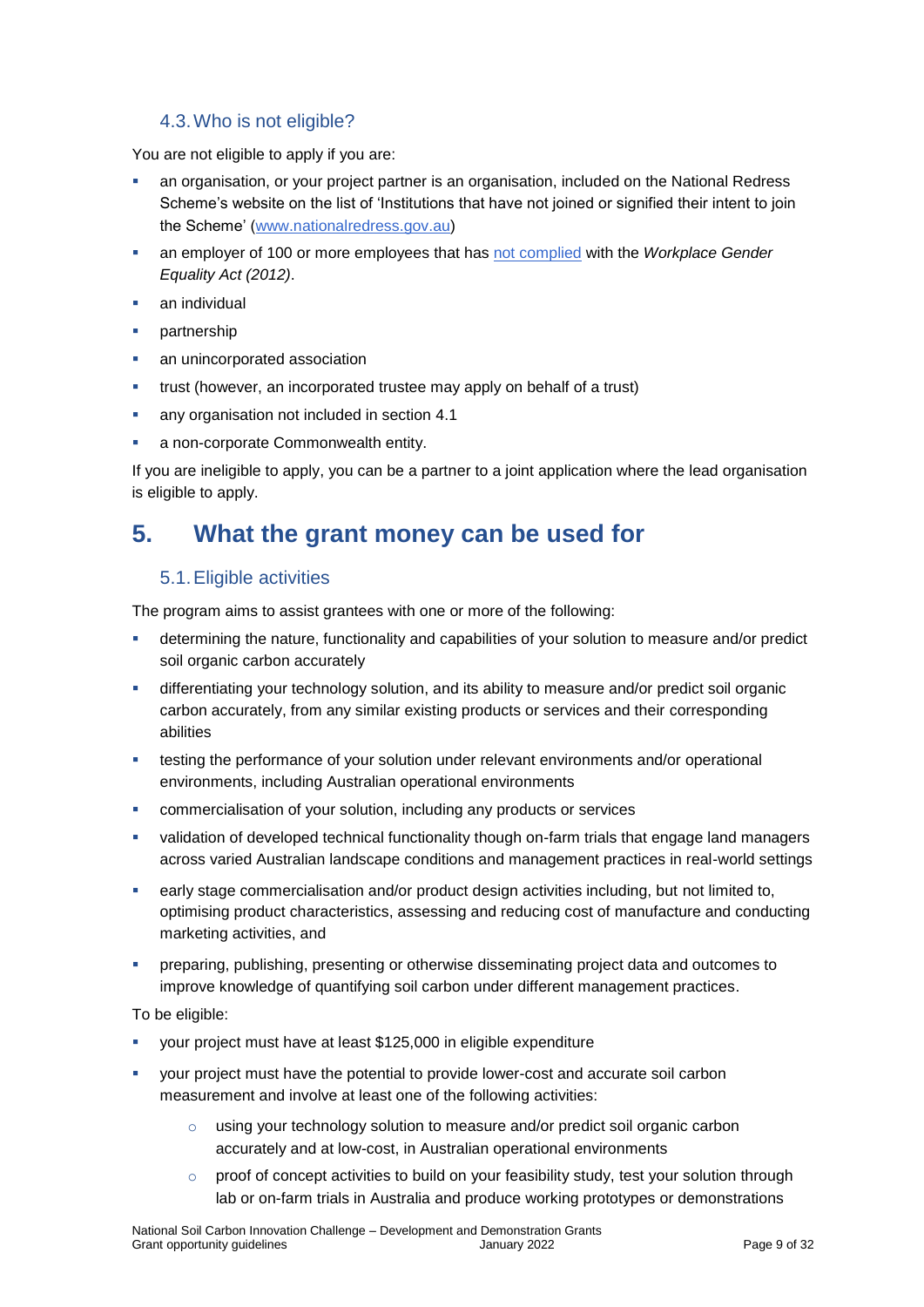- o validation and commercialisation activities to develop a lower-cost, accurate technological solution for soil carbon measurement, in Australian operational environments
- $\circ$  collection and provision of validation data on soil carbon stocks and soil samples, to contribute to national soil datasets to support further innovation and improve knowledge of quantifying soil carbon under different management practices
- $\circ$  publishing (or submitting for publication) the outcomes of validation and demonstration activities in a peer-reviewed publication
- $\circ$  engagement and collaboration with landholders to ensure technology solutions can be used in a cost-effective way within diverse farm management operations or
- $\circ$  any other activity approved by us.
- you must agree to share data relating to soil organic carbon stock measurements, in accordance with the protocol for the collection and provision of required data (defined in the Grant Agreement as 'Required Data'). You must allow us to:
	- o provide the Required Data to third parties and
	- $\circ$  make the Required Data publicly available through a data repository, so that we can improve knowledge regarding soil carbon testing and support the development of technology to measure and/or predict soil organic carbon accurately.

#### <span id="page-9-0"></span>5.2.Eligible expenditure

You can only spend grant funds on eligible expenditure you have incurred on an agreed project as defined in your grant agreement.

- For guidance on eligible expenditure, see appendix A.
- For guidance on ineligible expenditure, see appendix B.

We may update the guidance on eligible and ineligible expenditure from time to time. If your application is successful, the version in place when you submitted your application applies to your project.

If your application is successful, we may ask you to verify project costs that you provided in your application. You may need to provide evidence such as quotes for major costs.

Not all expenditure on your project may be eligible for grant funding. The Program Delegate (who is an AusIndustry general manager within the department with responsibility for the program) makes the final decision on what is eligible expenditure and may give additional guidance on eligible expenditure if required.

To be eligible, expenditure must:

- be a direct cost of the project
- be incurred by you for required project audit activities.

You must incur the project expenditure between the project start and end date for it to be eligible unless stated otherwise.

You may elect to commence your project from the date we notify you that your application is successful. We are not responsible for any expenditure you incur until a grant agreement is executed. The Commonwealth will not be liable, and should not be held out as being liable, for any activities undertaken before the grant agreement is executed.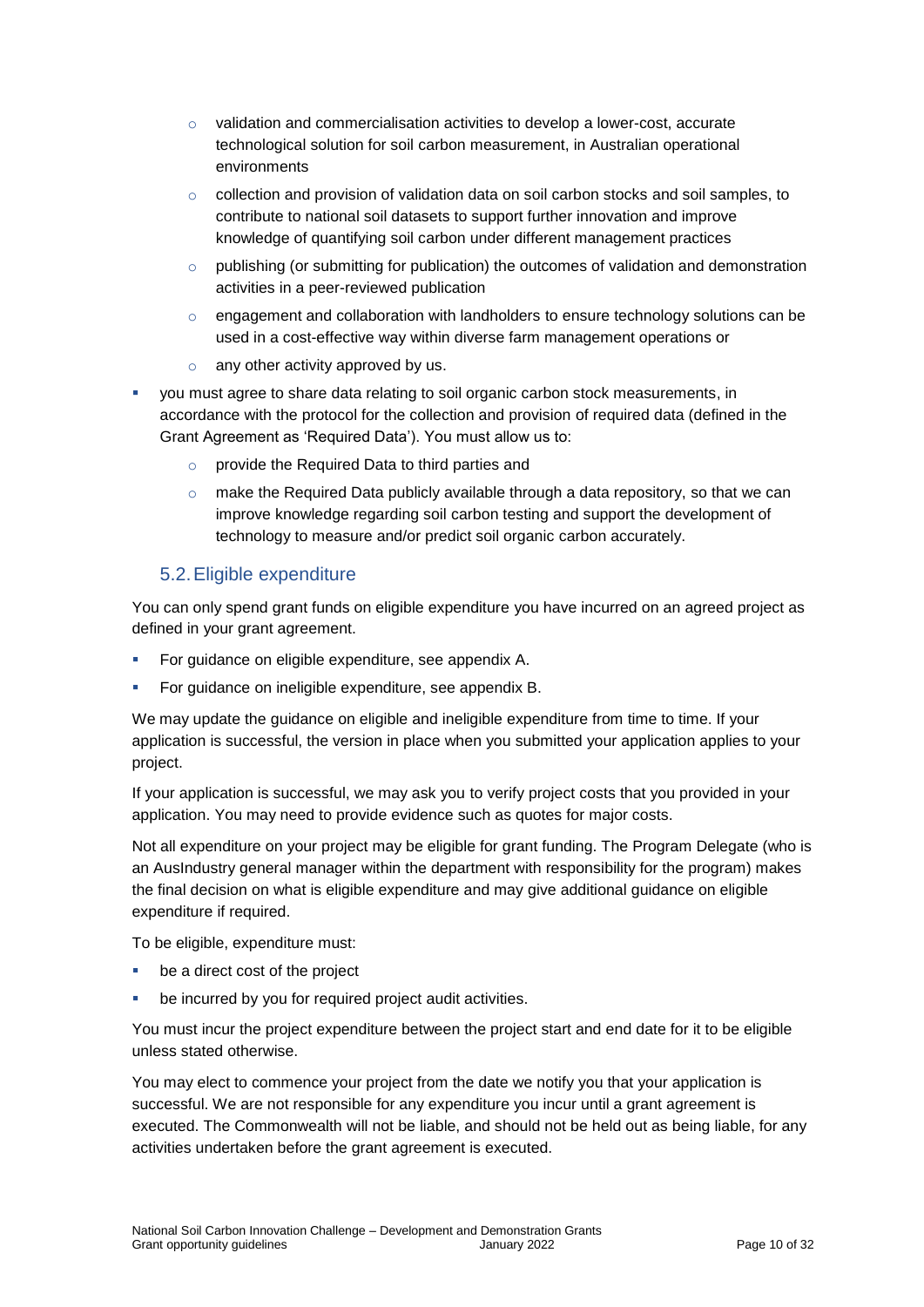#### 5.3.In-kind contributions

Where you provide in-kind contributions, you must calculate the equivalent dollar value. You should use the retail or market price for any goods to be purchased and provide details of how it was calculated.

In-kind contributions can include labour contributions and facilities, equipment and services provided by project partners to the project.

We will consider in-kind contributions in the assessment of applications against Assessment Criterion 4.

### **6. The assessment criteria**

You must address all assessment criteria in your application. We will assess your application based on the weighting given to each criterion.

The application form asks questions that relate to the assessment criteria below. The amount of detail and supporting evidence you provide in your application should be relative to the project size, complexity and grant amount requested. You should provide evidence to support your answers. The application form displays size limits for answers.

We will only consider funding applications that score highly (at least 50 per cent) against each assessment criterion, as these represent best value for money.

### 6.1.Assessment criterion 1

#### **How your proposed solution would provide lower-cost and accurate soil carbon measurement (30 points).**

You should demonstrate this by identifying:

- a. how your proposed solution will meet the challenge
- b. how your proposed solution complements, builds on and utilises current research
- c. how your proposed solution is different to or improving what is already in the market
- d. the technical viability of your technology solution including an assessment of its technology readiness level
- e. results of previous testing and small-scale trials of the technology solution and any sensitivities or risks identified

#### 6.2.Assessment criterion 2

#### **The market opportunity of your proposed solution (30 points).**

You should demonstrate this by identifying:

- a. the commercial potential of your technology solution including market research results and expected cost of the technology solution for users
- b. the landscapes and management contexts your proposed solution will be used in
- c. your plan to deliver the solution and the route to local and/or global markets (a market analysis should be included if available)
- d. how you will measure the success of your project.

You can attach market research or market analysis to support your response to this criterion.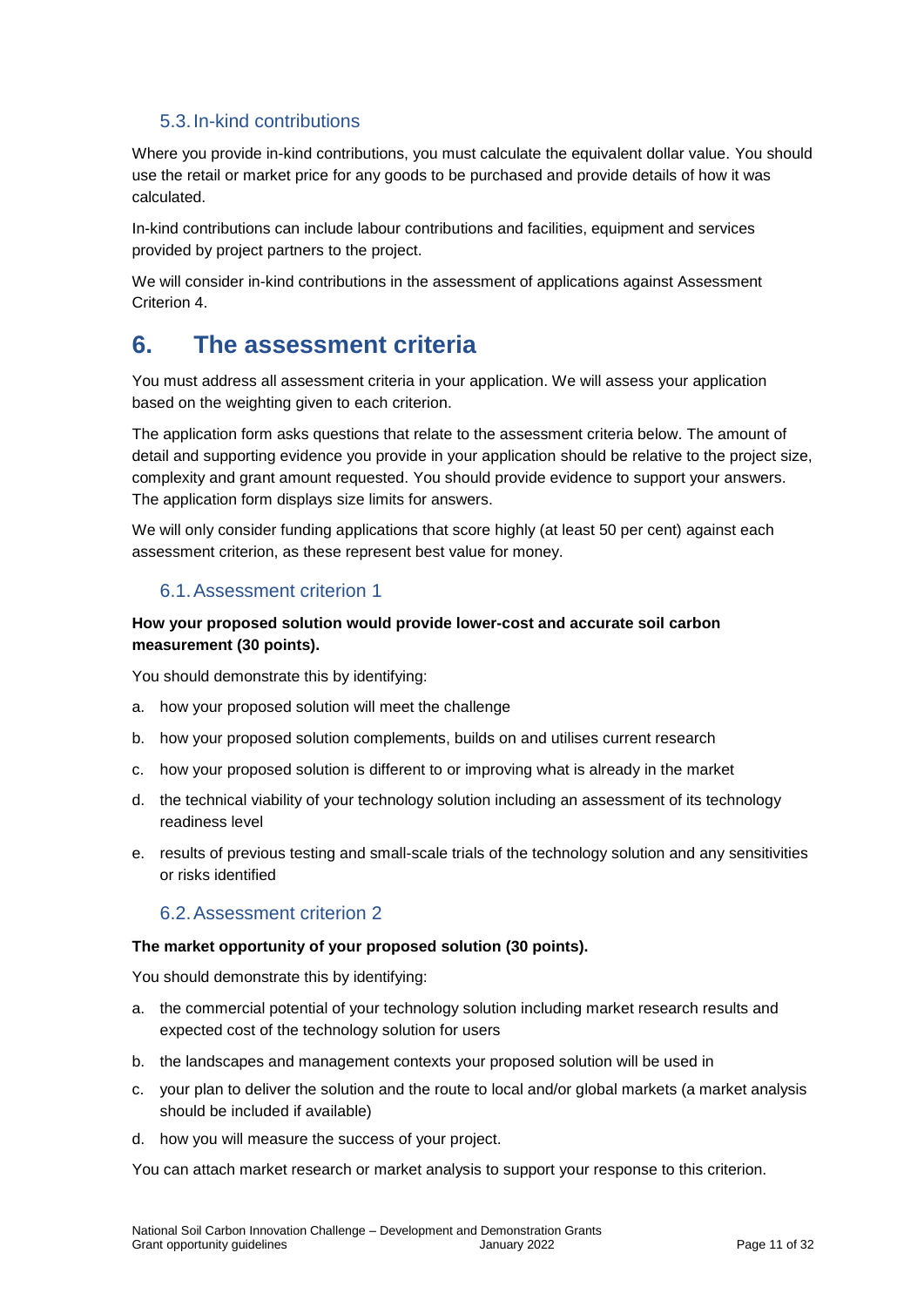### 6.3.Assessment criterion 3

#### **Capacity, capability and resources to deliver the project (30 points).**

You should demonstrate this by identifying:

- a. your track record managing similar projects and access to personnel with the right skills and experience
- b. your access, or future access to, any infrastructure, capital equipment, technology and intellectual property
- c. how you will plan to manage and monitor the project including mitigating delivery risks (including national and cyber security risks) and secure any required regulatory approvals.
- d. a sound project plan to manage and monitor the project, including a risk analysis and project budget.

You must attach a project plan, detailed budget and risk management plan to your application.

#### 6.4.Assessment criterion 4

#### **Impact of grant funding (10 points).**

You should demonstrate this by:

- a. describing the likelihood the project would proceed without the grant, and how the grant will impact the scope and timing of your project
- b. justifying the funding amount requested with respect to the scale of the project and intended outcomes
- c. the predicted outcomes (environmental/social/scientific/technological) of your proposed technology solutions
- d. any additional investment the grant will leverage and explain how this benefits your project.

### **7. How to apply**

Before applying you should read and understand these guidelines, the sample [application form](https://business.gov.au/grants-and-programs/national-soil-carbon-innovation-challenge-development-and-demonstration#key-documents) and the sample [grant agreement](https://business.gov.au/grants-and-programs/national-soil-carbon-innovation-challenge-development-and-demonstration#key-documents) published on business.gov.au and GrantConnect.

To apply, you must:

- complete the online [application form](https://business.gov.au/grants-and-programs/national-soil-carbon-innovation-challenge-development-and-demonstration) via business.gov.au
- provide all the information requested
- **address all eligibility and assessment criteria**
- include all necessary attachments

You should retain a copy of your application for your own records. You can view and print a copy of your submitted application on the portal for your own records.

You are responsible for making sure your application is complete and accurate. Giving false or misleading information is a serious offence under the *Criminal Code Act 1995* (Cth). If we consider that you have provided false or misleading information we may not progress your application. If you find an error in your application after submitting it, you should call us immediately on 13 28 46.

If we find an error or information that is missing, we may ask for clarification or additional information from you that will not change the nature of your application. However, we can refuse to accept any additional information from you that would change your submission after the application closing time.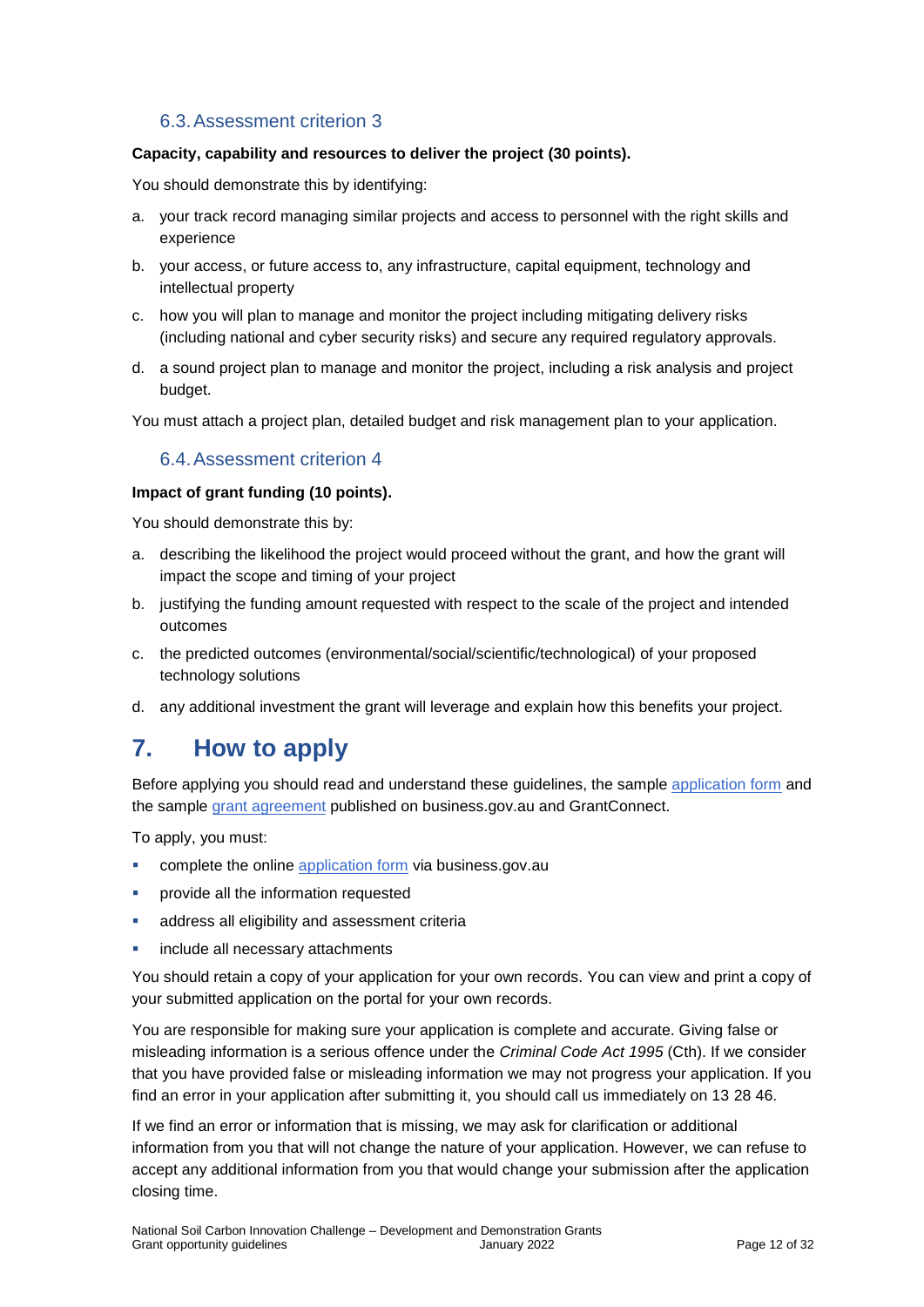If you need further guidance around the application process, or if you are unable to submit an application online, [contact us](https://www.business.gov.au/contact-us) at business.gov.au or by calling 13 28 46.

Applicants may apply for funding for more than one project. However it is important to note:

- we cannot fund the same project activities twice
- we cannot approve funding if there is insufficient program funds available across relevant financial years for the program
- the time, cost, and potential project delays associated with making multiple applications.

#### 7.1.Attachments to the application

You must provide the following documents with your application:

- **•** project plan, including risk management plan
- detailed project budget commensurate with the project cost and grant amount requested to clearly outline your project expenditure
- **feasibility study, that includes:** 
	- the technical viability of your proposed solution for low-cost and accurate soil carbon measurement
	- the novelty of your proposed solution compared to existing offerings, for an improved systematic approach to measuring soil carbon over time, under different land management practices
	- potential capabilities and partnerships which may be required to deliver your solution
	- the commercial potential of your proposed solution in Australia and internationally
	- how you will measure the success of your proposed solution
	- any security issues relating to your proposed solution
- Accountant Declaration (for grant amount over \$500,000) (template provided on [business.gov.au](https://business.gov.au/grants-and-programs/national-soil-carbon-innovation-challenge-development-and-demonstration#key-documents) and [GrantConnect\)](http://www.grants.gov.au/)
- evidence of support from the board, CEO or equivalent (template provided on business.gov.au and GrantConnect)
- a letter of support from each project partner (where applicable)
- **EXECT** market research or market analysis (where applicable)
- trust deed (where applicable).

You must attach supporting documentation to the application form in line with the instructions provided within the form. You should only attach requested documents. We will not consider information in attachments that we do not request.

#### 7.2.Joint applications

We recognise that some organisations may want to join together as a group to deliver a project. In these circumstances, you must appoint a lead organisation. Only the lead organisation can submit the application form and enter into the grant agreement with the Commonwealth. The application should identify all other members of the proposed group and include a letter of support from each of the project partners. Each letter of support should include:

- **details of the project partner**
- an overview of how the project partner will work with the lead organisation and any other project partners in the group to successfully complete the project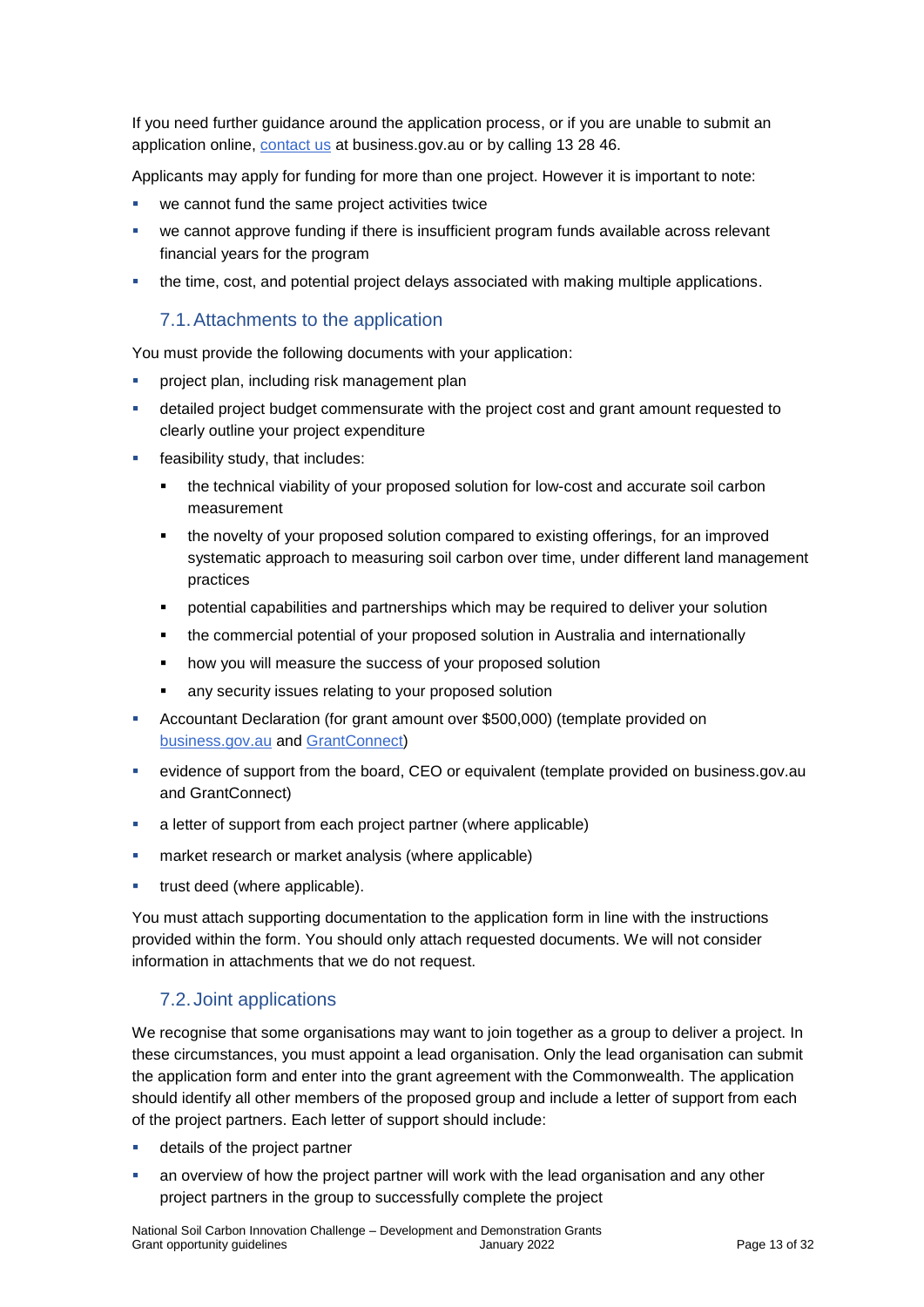- an outline of the relevant experience and/or expertise the project partner will bring to the group
- the roles/responsibilities the project partner will undertake, and the resources it will contribute (if any).

You must have a formal arrangement in place with all parties prior to execution of the grant agreement.

### 7.3.Timing of grant opportunity

You can submit an application at any time while the grant opportunity remains open.

If you are successful we expect you will be able to commence your project within 3 months of receiving the offer of grant funding.

#### Table 1: Expected timing for this grant opportunity

| Activity                                   | Timeframe                                                          |
|--------------------------------------------|--------------------------------------------------------------------|
| Assessment of applications                 | 4 weeks                                                            |
| Approval of outcomes of selection process  | 4 weeks                                                            |
| Negotiations and award of grant agreements | 4 weeks                                                            |
| Notification to unsuccessful applicants    | 4 weeks                                                            |
| Earliest start date of project             | The date you are notified your application<br>has been successful. |
| End date of grant commitment               | 30 April 2024                                                      |

# **8. The grant selection process**

We first review your application against the eligibility criteria. If eligible, the committee will then assess it against the assessment criteria. Only eligible applications will proceed to the assessment stage.

We consider your application on its merits, based on:

- how well it meets the criteria
- how it compares to other applications
- **•** whether it provides value with relevant money.

When assessing whether the application represents value with relevant money, we will have regard to:

- the overall objectives of the grant opportunity
- the evidence provided to demonstrate how your project contributes to meeting those objectives
- the relative value of the grant sought
- any national interest, financial, legal/regulatory, governance or other issue or risk that we identify during any due diligence process that we conduct in respect of the applicant. This includes its directors, officers, senior managers, key personnel, its related bodies corporate (as defined in the *Corporations Act*) or its application that could bring the Australian Government into disrepute if it were to fund the applicant. Such issues and risks include where we consider that funding the application under this grant opportunity is likely to directly conflict with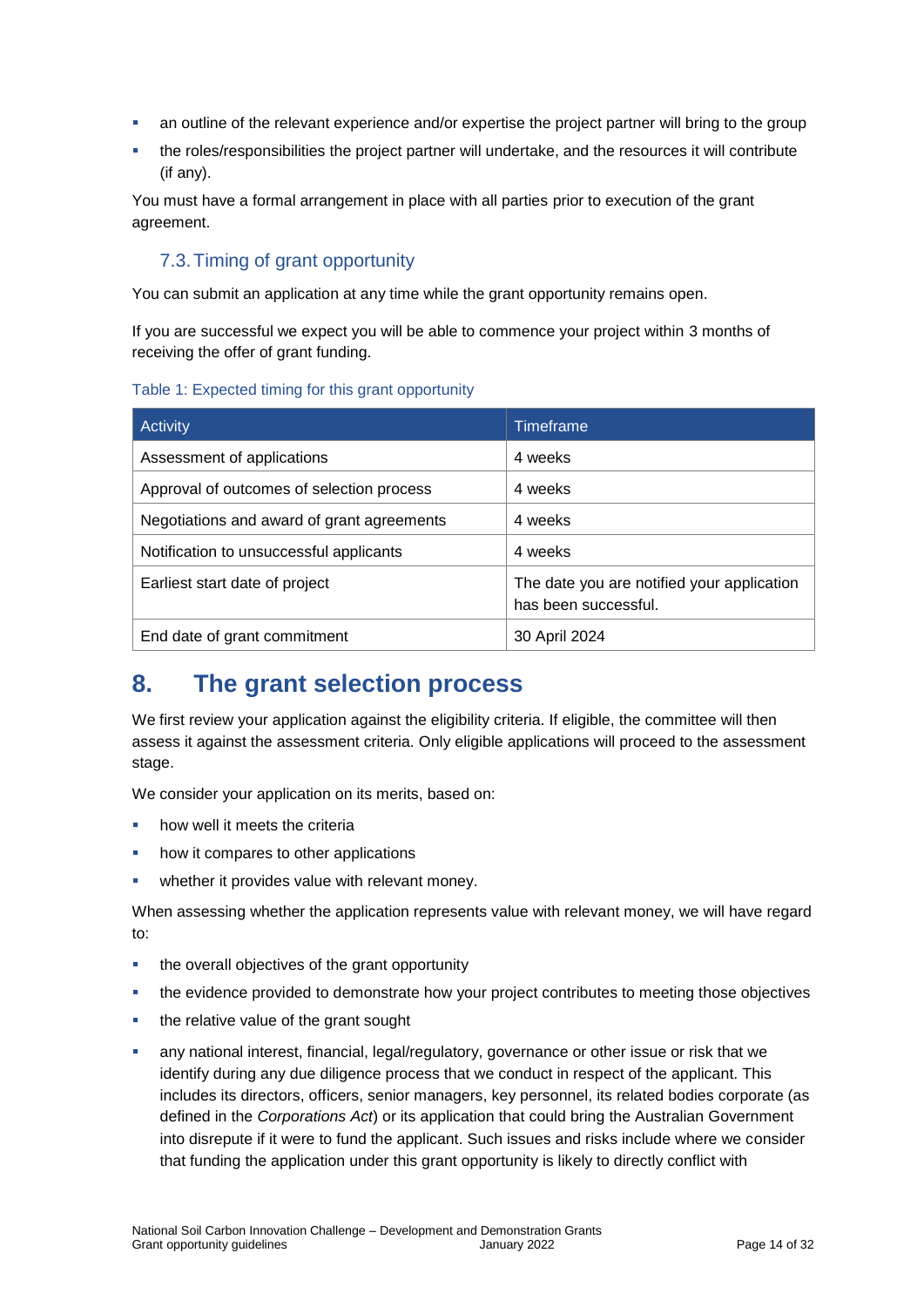Australian Government policy. Where possible<sup>2</sup>, we will provide you with an opportunity to comment on any material risks identified during this due diligence process prior to our determining the extent (if any) to which those issues or risks affect our assessment of the application and, if so, whether they are sufficient to warrant the exclusion of your application from the assessment process.

We will establish a committee comprised of Australian government representatives and independent experts to assess applications. The committee may also seek additional advice from independent technical experts.

The committee will assess your application against the assessment criteria and compare it to other eligible applications before recommending which projects to fund. The committee will be required to perform their duties in accordance with the CGRGs.

The committee may seek additional information about you or your application. They may do this from within the Commonwealth, even if you do not nominate the sources as referees. The committee may also consider information about you or your application that is available as a result of the Due Diligence process or through the normal course of business.

If the selection process identifies unintentional errors in your application, we may contact you to correct or clarify the errors, but you cannot make any material alteration or addition.

### 8.1.Who will approve grants?

The Minister decides which grants to approve taking into account the advice of the committee and the availability of grant funds.

The Minister's decision is final in all matters, including:

- the grant approval
- the grant funding to be awarded
- any conditions attached to the offer of grant funding

We cannot review decisions about the merits of your application.

The Minister will not approve funding if there is insufficient program funds available across relevant financial years for the program.

# **9. Notification of application outcomes**

We will advise you of the outcome of your application in writing. If you are successful, we advise you of any specific conditions attached to the grant.

If you are unsuccessful, we will email you and outline the reasons that your application was not successful and give you an opportunity to discuss the outcome with us. You can submit a new application for the same (or similar) project in future funding rounds however you should address feedback provided on your previous application from being successful. If you choose to submit a new application that addresses the feedback from a previous unsuccessful application, there is no guarantee of success.

1

<sup>&</sup>lt;sup>2</sup> Subject to national security and other considerations.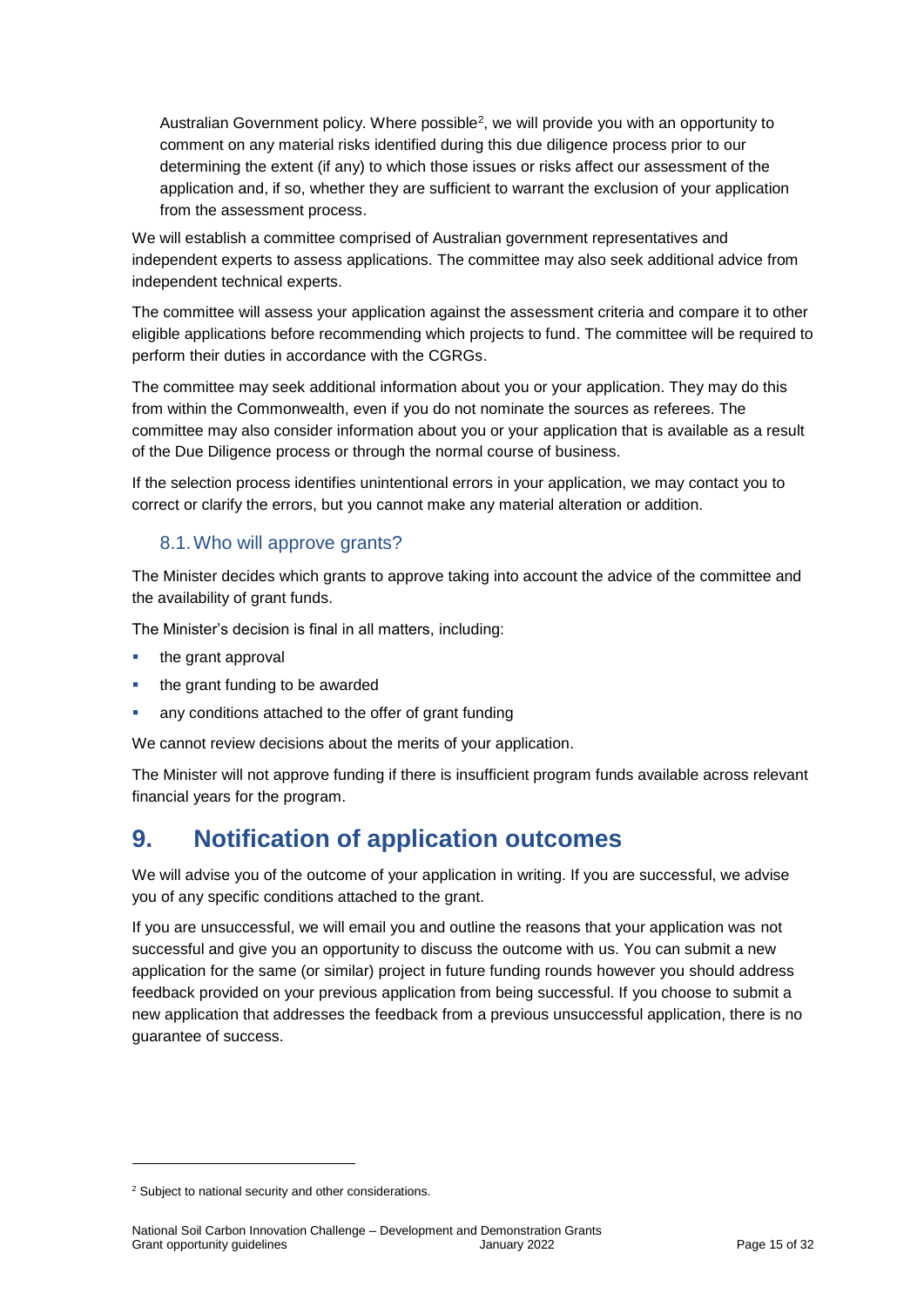# **10. Successful grant applications**

### 10.1. Grant agreement

You must enter into a legally binding grant agreement with the Commonwealth. The grant agreement has general terms and conditions that cannot be changed. A sample grant agreement is available on business.gov.au and GrantConnect.

We must execute a grant agreement with you before we can make any payments. Execute means both you and the Commonwealth have signed the agreement. We are not responsible for any expenditure you incur until a grant agreement is executed. National Soil Carbon Innovation Challenge – Development and Demonstration Grants activities until a grant agreement is executed.

The approval of your grant may have specific conditions determined by the assessment process or other considerations made by the Minister. We will identify these in the offer of grant funding.

If you enter an agreement under this grant opportunity, you cannot receive other grants for the same activities from other Commonwealth granting programs. Please note that the National Soil Carbon Innovation Challenge – Development and Demonstration grants cannot fund the same project activities that are supported by the National Soil Carbon Innovation Challenge – Feasibility Study Grants.

The Commonwealth may recover grant funds if there is a breach of the grant agreement.

### 10.2. Standard grant agreement

We will use a standard grant agreement for medium or larger projects where we consider your project to be more complex.

You will have 30 days from the date of a written offer to execute this grant agreement with the Commonwealth. During this time, we will work with you to finalise details.

The offer may lapse if both parties do not sign the grant agreement within this time. Under certain circumstances, we may extend this period. We base the approval of your grant on the information you provide in your application. We will review any required changes to these details to ensure they do not impact the project as approved by the Minister.

### 10.3. Project specific legislation, policies and industry standards

You must comply with all relevant laws and regulations in undertaking your project. You must also comply with the specific legislation/policies/industry standards that follow. It is a condition of the grant funding that you meet these requirements. We will include these requirements in your grant agreement.

In particular, you will be required to comply with:

- State/Territory legislation in relation to working with children
- *[Australian Code for the Responsible Conduct of Research 2018](file:///C:/Users/ilambiris/AppData/Local/Microsoft/Windows/INetCache/IE/R78HAWX7/the-australian-code-for-the-responsible-conduct-of-research-2018.pdf)*
- **EXECUTE:** environmental protection
- management of wildlife and listed threatened species
- **EXEDENT** agricultural and veterinary chemicals use, including the AgVet Codes
- biosecurity, to prevent the spread of weeds, pests and diseases
- animal care and protection, including the ethical treatment of and prevention of cruelty to animals.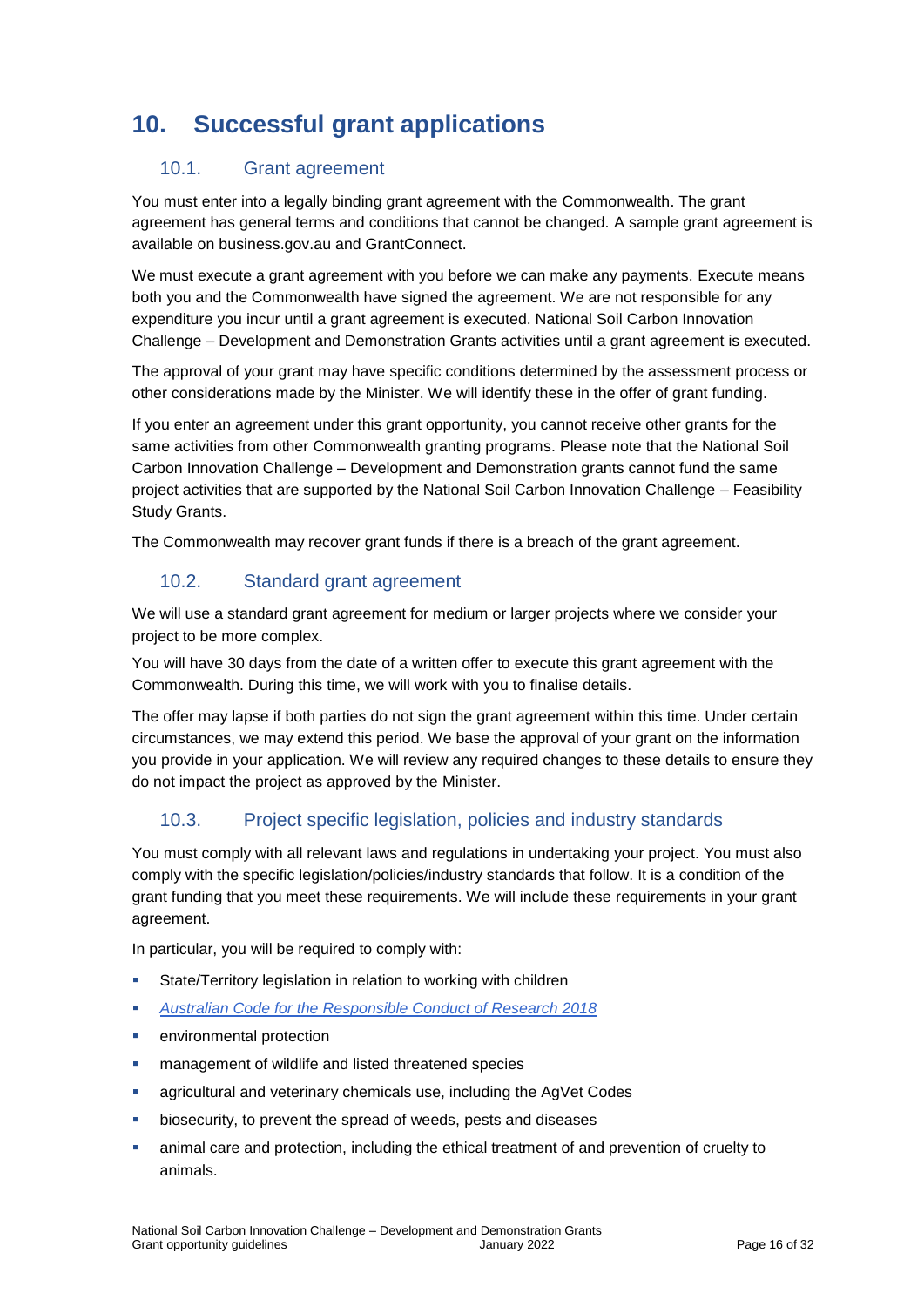#### 10.4. How we pay the grant

The grant agreement will state the:

- maximum grant amount we will pay
- proportion of eligible expenditure covered by the grant (grant percentage)
- any in-kind contributions you will make
- financial contribution provided by you or a third party.

We will not exceed the maximum grant amount under any circumstances. If you incur extra costs, you must meet them yourself.

We will make payments according to an agreed schedule set out in the grant agreement. Payments are subject to satisfactory progress on the project.

#### 10.5. Research data and outputs

#### 10.5.1. Requirement for use and reuse

The Department is required, by the [Public Data Policy Statement,](https://www.pmc.gov.au/public-data/public-data-policy) to ensure (to the extent possible) that non-sensitive publicly funded research data is made available for use and reuse. This program aims to fund research and collect data for use and reuse to promote greater innovation in the sector.

Field data collected to validate and determine the level of uncertainty of technology solutions, such as data used to calculate soil carbon stocks over time or under different management practices, can provide a public good by helping to fill knowledge gaps and support research and development on soil carbon. This is a priority of the Government, aligned with the objectives of the National Soil Strategy and with linkages to the National Soil Carbon Data Program.

#### 10.5.2. Collection of soil organic carbon stock data

The collection and use of directly measured soil organic carbon stock data will enable you to establish the level of uncertainty associated with your technology solution's ability to quantify soil carbon stocks. Undertaking this validation exercise is critical to understanding the level of confidence in respect to the soil carbon stock values and/or soil carbon stock change values produced by a technology solution. Assessment of the confidence and these values will need to be established for use in calculating net abatement under the Emissions Reduction Fund.

The aims of making the soil carbon stock data that is generated during this program publicly available are to:

- improve knowledge of soil carbon stocks under different management practices
- **Provide public certainty of the accuracy of developed technology solutions and how this** influences soil carbon accounting, and
- build on publicly available data to enable researchers and others with the appropriate permissions, to develop, calibrate and validate additional soil carbon measurement technologies, such as proximal sensing, remote sensing and computer simulation modelling.

#### 10.5.3. Supply of data

Provision of data and soil samples collected during the project will be a reporting requirement of your project (as per the Grant Agreement). As set out in the Grant Agreement, grantees will be required to provide to the Commonwealth certain data that is defined in the Grant Agreement as 'Required Data'. We will advise on the method by which you must provide the required data to us.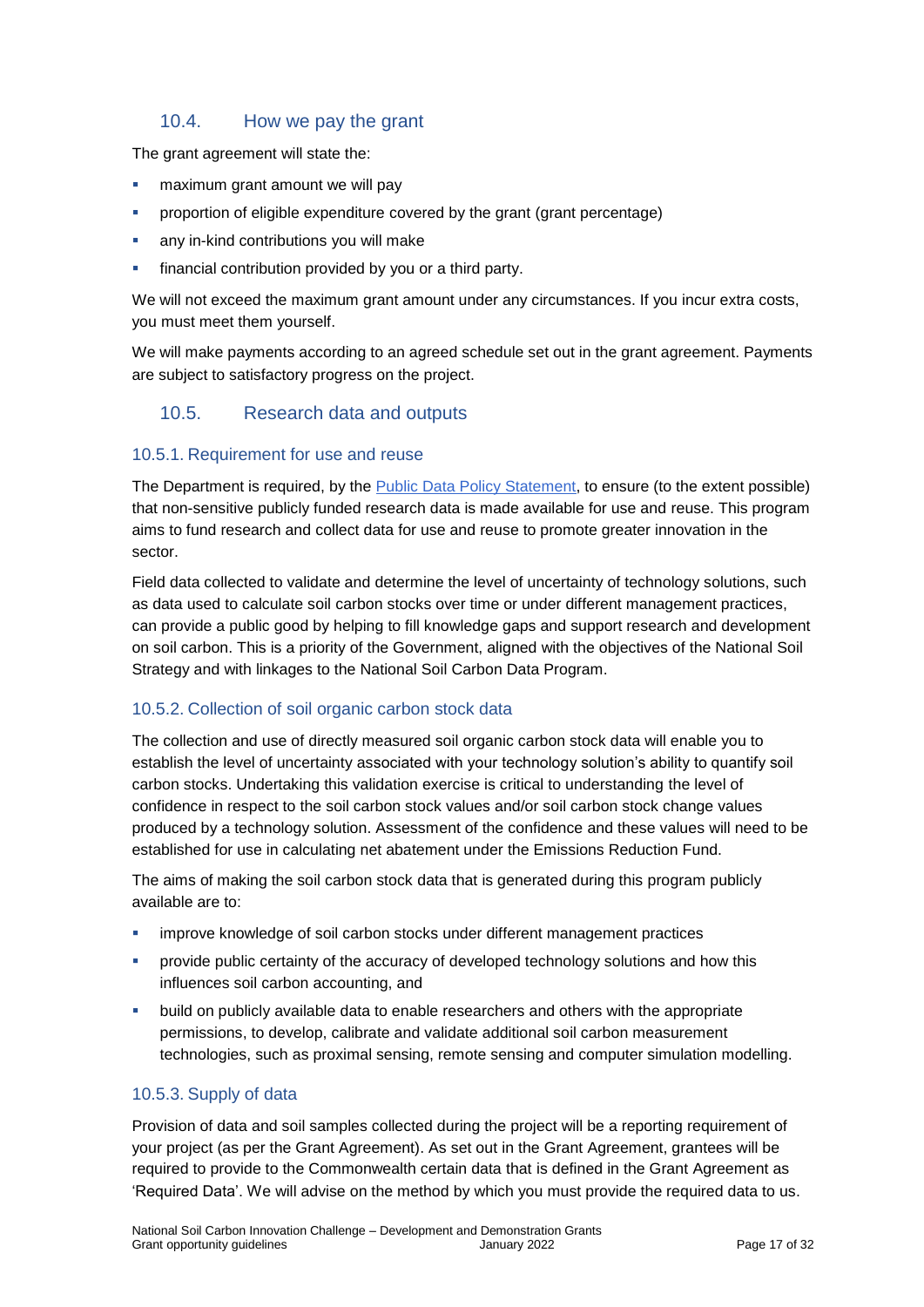The required data, at a minimum, should include soil organic carbon stock measurements at a particular location with defined GPS coordinates. Additionally, grantees will be required to provide, with the required data, sufficient information on how each measurement was derived and the methods, standards and procedures followed and used. Please refer to the protocol for the collection and provision of required data for further information.

### 10.5.4. Data collection and provision standards

The minimum requirements for collection and provision of data and soil samples, with which a grantee must comply are as follows:

- Soil testing and analysis should comply with relevant Australian standards and guidelines, and be undertaken by Australasian Soil and Plant Analysis Council (ASPAC) and/or National Association of Testing Authorities (NATA) accredited laboratories or facilities.
- Data synthesis and management should follow the FAIR (findable, accessible, interoperable and reusable) data principles. Raw data and metadata should be aligned with relevant Australian and international requirements, including those of the Australian Soil Resource Information System (ASRIS) or its proposed replacement (the Australian National Soil Information System, ANSIS). We may notify you of revised data synthesis, storage, management and accessibility requirements from time to time, and you will be required to comply with the revised requirements.
- **Archiving of soil samples should be performed under the standards of the National Soil** [Archive.](https://www.clw.csiro.au/aclep/archive/index.htm#archive_use)

If you are working with landholders to collect soil carbon data you should refer to the National Farmers Federation's [Farm Data Code,](https://nff.org.au/wp-content/uploads/2020/02/Farm_Data_Code_Edition_1_WEB_FINAL.pdf) to ensure that landholders have confidence in how their data is collected, used and shared. We also require to you adhere to any applicable privacy requirements and to seek appropriate permissions from landholders for data use, as per the Department's guidance.

### 10.6. Interaction with the Emissions Reduction Fund

Landholders who may be engaged to assist with testing of technologies on their properties, may also want to participate in a soil carbon project under the Emissions Reduction Fund (ERF). If the soil carbon measurement activities are taking place on the same areas of land as those to be included in the ERF soil carbon project, the landholder should consider registering their soil carbon project before commencing any new management activity expected to sequester carbon in the soil. This will mean that any increases in soil carbon gained because of this new activity may be eligible for crediting under the ERF.

In addition, if soil carbon testing is undertaken as part of participating in this program, it could be used in reporting creditable increases in soil carbon under the ERF. If the landholder registers their soil carbon project during or after undertaking any new management activities through this program, then they would need to undertake baseline sampling in accordance with the ERF method requirements, and start new, additional activities after applying to register the project (in line with the usual project eligibility requirements).

### 10.7. Australian Industry Participation (AIP) Plan

For grants of \$20 million or more, subject to advice from the department, the Australian Industry Participation National Framework principles, including an AIP plan requirement, may apply to the grant agreement. More information on AIP plan requirements can be found at [www.industry.gov.au/aip.](http://www.industry.gov.au/aip)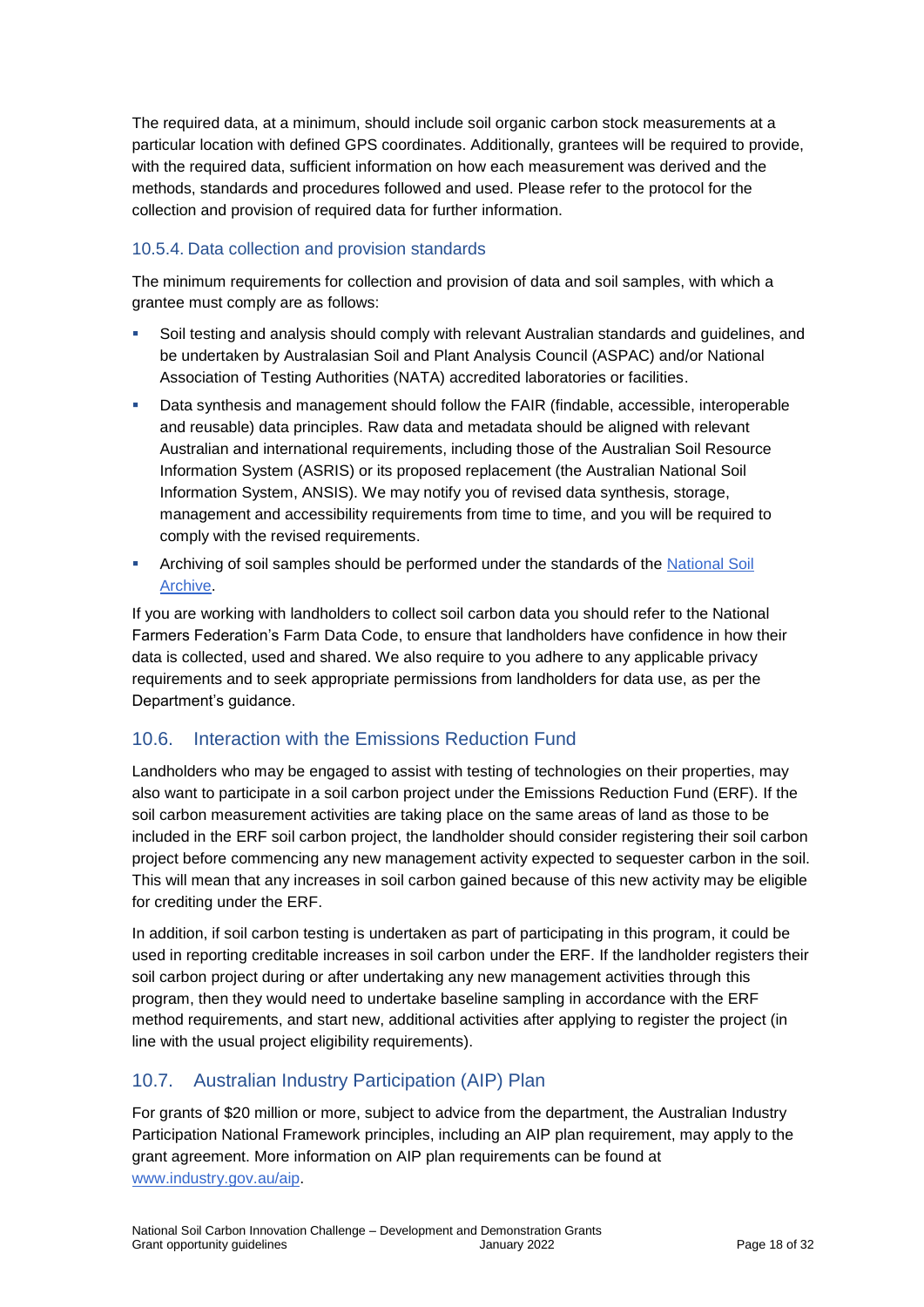### 10.8. Tax obligations

If you are registered for the Goods and Services Tax (GST), where applicable we will add GST to your grant payment and provide you with a recipient created tax invoice. You are required to notify us if your GST registration status changes during the project period. GST does not apply to grant payments to government related entities<sup>3</sup>.

Grants are assessable income for taxation purposes, unless exempted by a taxation law. We recommend you seek independent professional advice on your taxation obligations or seek assistance from the [Australian Taxation Office.](https://www.ato.gov.au/) We do not provide advice on tax.

# **11. Announcement of grants**

We will publish non-sensitive details of successful projects on GrantConnect. We are required to do this by the *[Commonwealth Grants Rules and Guidelines](https://www.finance.gov.au/government/commonwealth-grants/commonwealth-grants-rules-guidelines)* unless otherwise prohibited by law. We may also publish this information on business.gov.au. This information may include:

- name of your organisation
- **title of the project**
- description of the project and its aims
- amount of grant funding awarded
- Australian Business Number
- business location
- your organisation's industry sector.

# **12. How we monitor your grant activity**

#### 12.1. Keeping us informed

You should let us know if anything is likely to affect your project or organisation.

We need to know of any key changes to your organisation or its business activities, particularly if they affect your ability to complete your project, carry on business and pay debts due.

You must also inform us of any changes to your:

name

1

- addresses
- nominated contact details
- bank account details.

If you become aware of a breach of terms and conditions under the grant agreement you must contact us immediately.

You must notify us of events relating to your project and provide an opportunity for the Minister or their representative to attend.

<sup>&</sup>lt;sup>3</sup> See Australian Taxation Office ruling GSTR 2012/2 available at ato.gov.au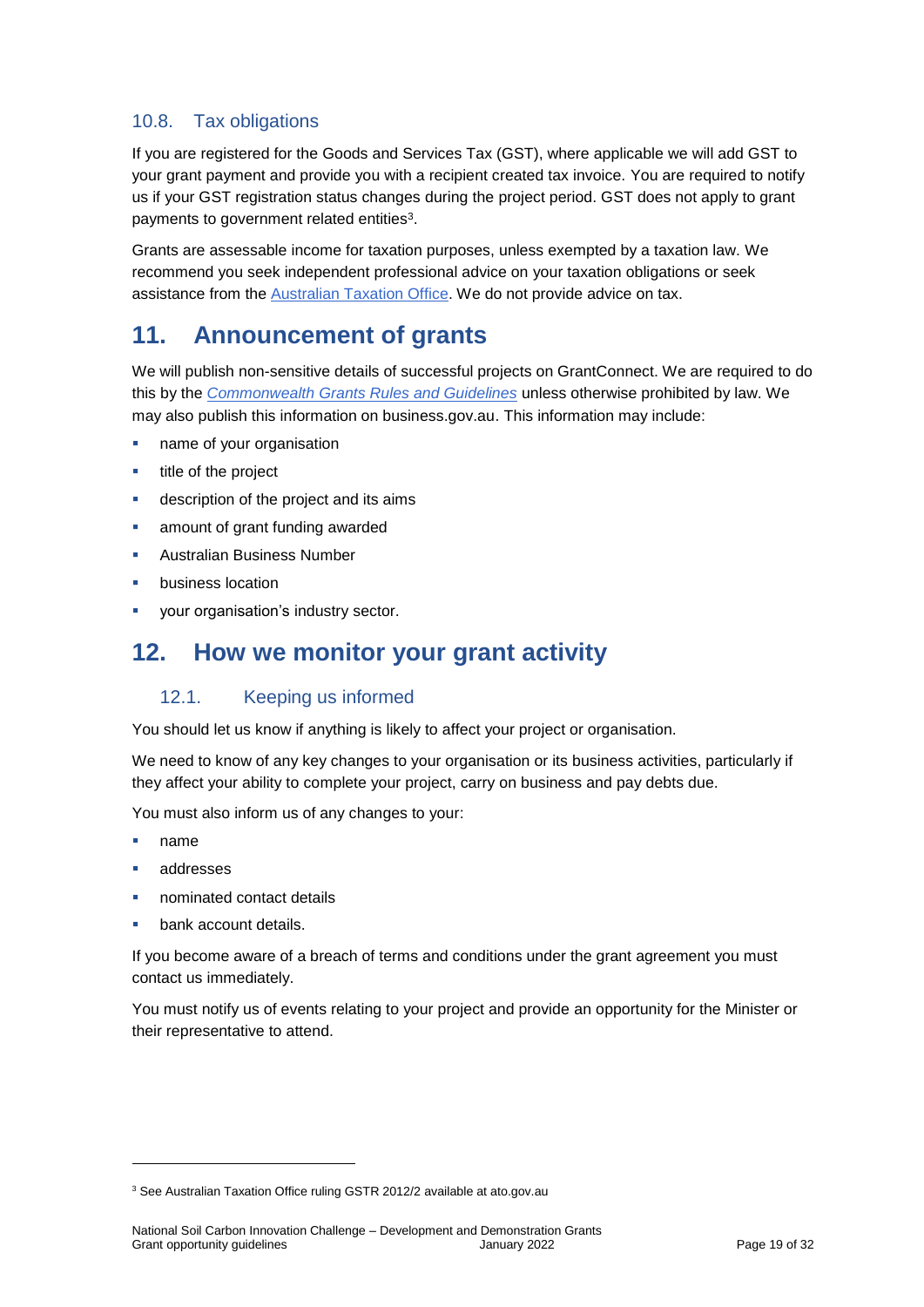### 12.2. Reporting

You must submit reports in line with the [grant agreement.](file://///prod.protected.ind/User/user03/LLau2/insert%20link%20here) We will provide the requirements for these reports as appendices in the grant agreement. We will remind you of your reporting obligations before a report is due. We will expect you to report on:

- progress against agreed project milestones
- project expenditure, including expenditure of grant funds
- contributions of participants directly related to the project.

The amount of detail you provide in your reports should be relative to the project size, complexity and grant amount.

We will monitor the progress of your project by assessing reports you submit and may conduct site visits to confirm details of your reports if necessary. Occasionally we may need to re-examine claims, seek further information or request an independent audit of claims and payments.

#### 12.2.1. Progress reports

Progress reports must:

- include details of your progress towards completion of agreed project activities
- **show the total eligible expenditure incurred to date**
- **EXPLOM** [include evidence of expenditure]
- be submitted by the report due date (you can submit reports ahead of time if you have completed relevant project activities).

We will only make grant payments when we receive satisfactory progress reports.

You must discuss any project or milestone reporting delays with us as soon as you become aware of them.

### 12.2.2. End of project report

When you complete the project, you must submit an end of project report.

End of project reports must:

- **EXEDENT** include the agreed evidence as specified in the grant agreement
- identify the total eligible expenditure incurred for the project
- include a declaration that the grant money was spent in accordance with the grant agreement and to report on any underspends of the grant money
- be submitted by the report due date.

#### 12.2.3. Ad-hoc reports

We may ask you for ad-hoc reports on your project. This may be to provide an update on progress, or any significant delays or difficulties in completing the project.

#### 12.3. Independent audits

We may ask you to provide an independent audit report. An audit report will verify that you spent the grant in accordance with the grant agreement. The audit report requires you to prepare a statement of grant income and expenditure. The report template is available on business.gov.au and GrantConnect.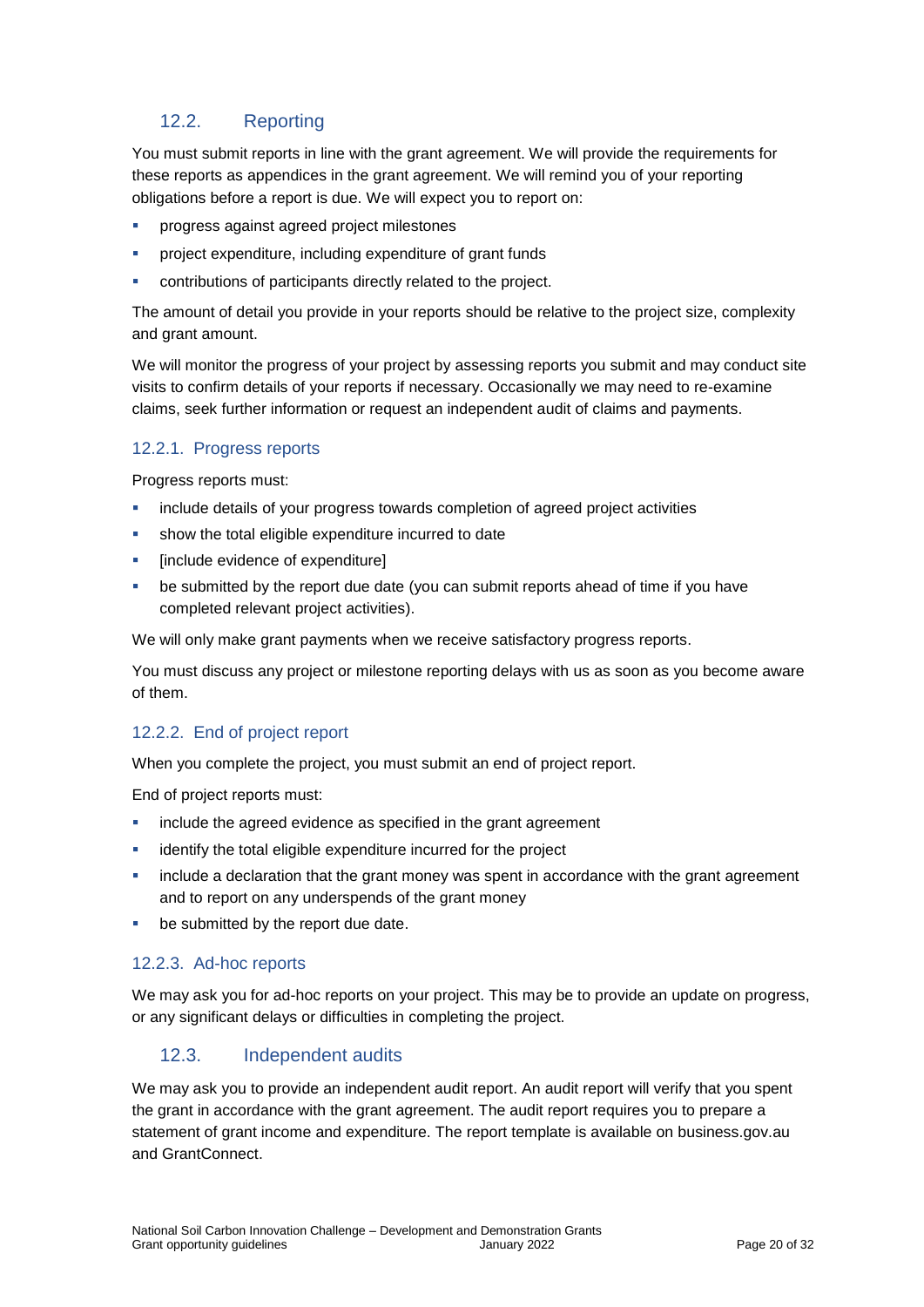### 12.4. Compliance visits

We may visit you during the project period, or at the completion of your project to review your compliance with the grant agreement. We may also inspect the records you are required to keep under the grant agreement. For large or complex projects, we may visit you after you finish your project. We will provide you with reasonable notice of any compliance visit.

### 12.5. Grant agreement variations

We recognise that unexpected events may affect project progress. In these circumstances, you can request a variation to your grant agreement, including:

- changing project milestones
- extending the timeframe for completing the project but within the maximum year period
- changing project activities

The program does not allow for:

**an increase of grant funds.** 

If you want to propose changes to the grant agreement, you must put them in writing before the project end date. We can provide you with a variation request template.

If a delay in the project causes milestone achievement and payment dates to move to a different financial year, you will need a variation to the grant agreement. We can only move funds between financial years if there is enough program funding in the relevant year to allow for the revised payment schedule. If we cannot move the funds, you may lose some grant funding.

You should not assume that a variation request will be successful. We will consider your request based on factors such as:

- how it affects the project outcome
- consistency with the program policy objective, grant opportunity guidelines and any relevant policies of the department
- changes to the timing of grant payments
- **a** availability of program funds.

### 12.6. Evaluation

We will evaluate the grant program to measure how well the outcomes and objectives have been achieved. We may use information from your application and project reports for this purpose. We may also interview you, or ask you for more information to help us understand how the grant impacted you and to evaluate how effective the program was in achieving its outcomes.

We may contact you up to two years after you finish your project for more information to assist with this evaluation.

### 12.7. Grant acknowledgement

If you make a public statement about a project funded under the program, including in a brochure or publication, you must acknowledge the grant by using the following:

'This project received grant funding from the Australian Government.'

If you erect signage in relation to the project, the signage must contain an acknowledgement of the grant.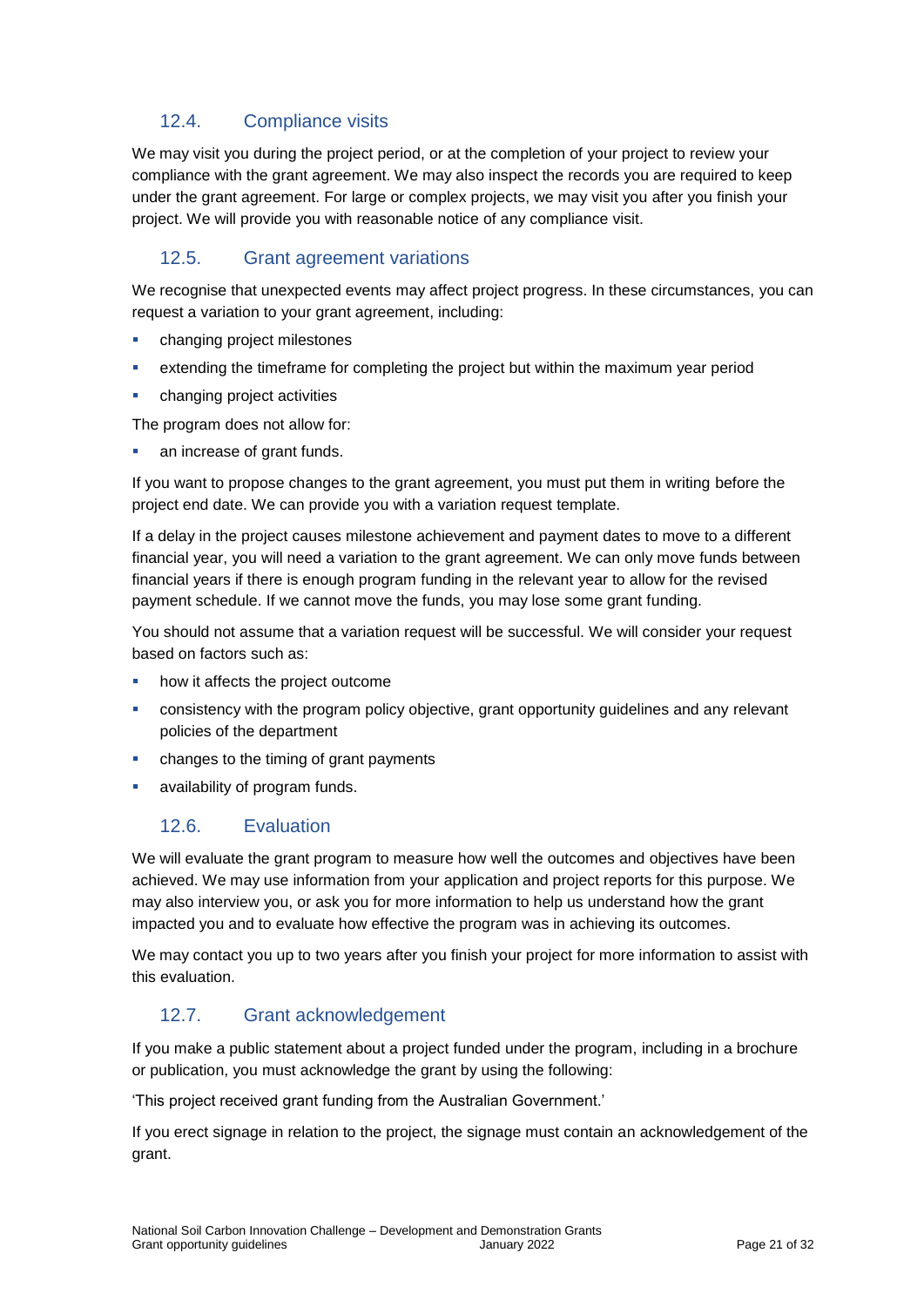# **13. Probity**

We will make sure that the grant opportunity process is fair, according to the published guidelines, incorporates appropriate safeguards against fraud, unlawful activities and other inappropriate conduct and is consistent with the CGRGs.

### 13.1. Conflicts of interest

Any conflicts of interest could affect the performance of the grant opportunity or program. There may be a [conflict of interest,](http://www.apsc.gov.au/publications-and-media/current-publications/aps-values-and-code-of-conduct-in-practice/conflict-of-interest) or perceived conflict of interest, if our staff, any member of a committee or advisor and/or you or any of your personnel:

- **has a professional, commercial or personal relationship with a party who is able to influence** the application selection process, such as an Australian Government officer
- **•** has a relationship with or interest in, an organisation, which is likely to interfere with or restrict the applicants from carrying out the proposed activities fairly and independently or
- has a relationship with, or interest in, an organisation from which they will receive personal gain because the organisation receives a grant under the grant program/ grant opportunity.

As part of your application, we will ask you to declare any perceived or existing conflicts of interests or confirm that, to the best of your knowledge, there is no conflict of interest.

If you later identify an actual, apparent, or perceived conflict of interest, you must inform us in writing immediately.

Conflicts of interest for Australian Government staff are handled as set out in the Australian [Public](https://www.legislation.gov.au/Details/C2019C00057)  [Service Code of Conduct \(Section 13\(7\)\)](https://www.legislation.gov.au/Details/C2019C00057)<sup>4</sup> of the *Public Service Act 1999* (Cth). Committee members and other officials including the decision maker must also declare any conflicts of interest.

We publish our [conflict of interest policy](https://www.industry.gov.au/sites/g/files/net3906/f/July%202018/document/pdf/conflict-of-interest-and-insider-trading-policy.pdf)<sup>5</sup> on the department's website. The Commonwealth policy entity also publishes a conflict of interest policy on its website.

#### 13.2. How we use your information

Unless the information you provide to us is:

- confidential information as per [13.2.1,](#page-22-0) or
- personal information as per [13.2.3,](#page-22-1)

we may share the information with other government agencies for a relevant Commonwealth purpose such as:

- to improve the effective administration, monitoring and evaluation of Australian Government programs
- for research

-

to announce the awarding of grants.

<sup>4</sup> https://www.legislation.gov.au/Details/C2019C00057

<sup>5</sup> [https://www.industry.gov.au/sites/default/files/July%202018/document/pdf/conflict-of-interest-and-insider-trading](https://www.industry.gov.au/sites/default/files/July%202018/document/pdf/conflict-of-interest-and-insider-trading-policy.pdf?acsf_files_redirect)[policy.pdf?acsf\\_files\\_redirect](https://www.industry.gov.au/sites/default/files/July%202018/document/pdf/conflict-of-interest-and-insider-trading-policy.pdf?acsf_files_redirect)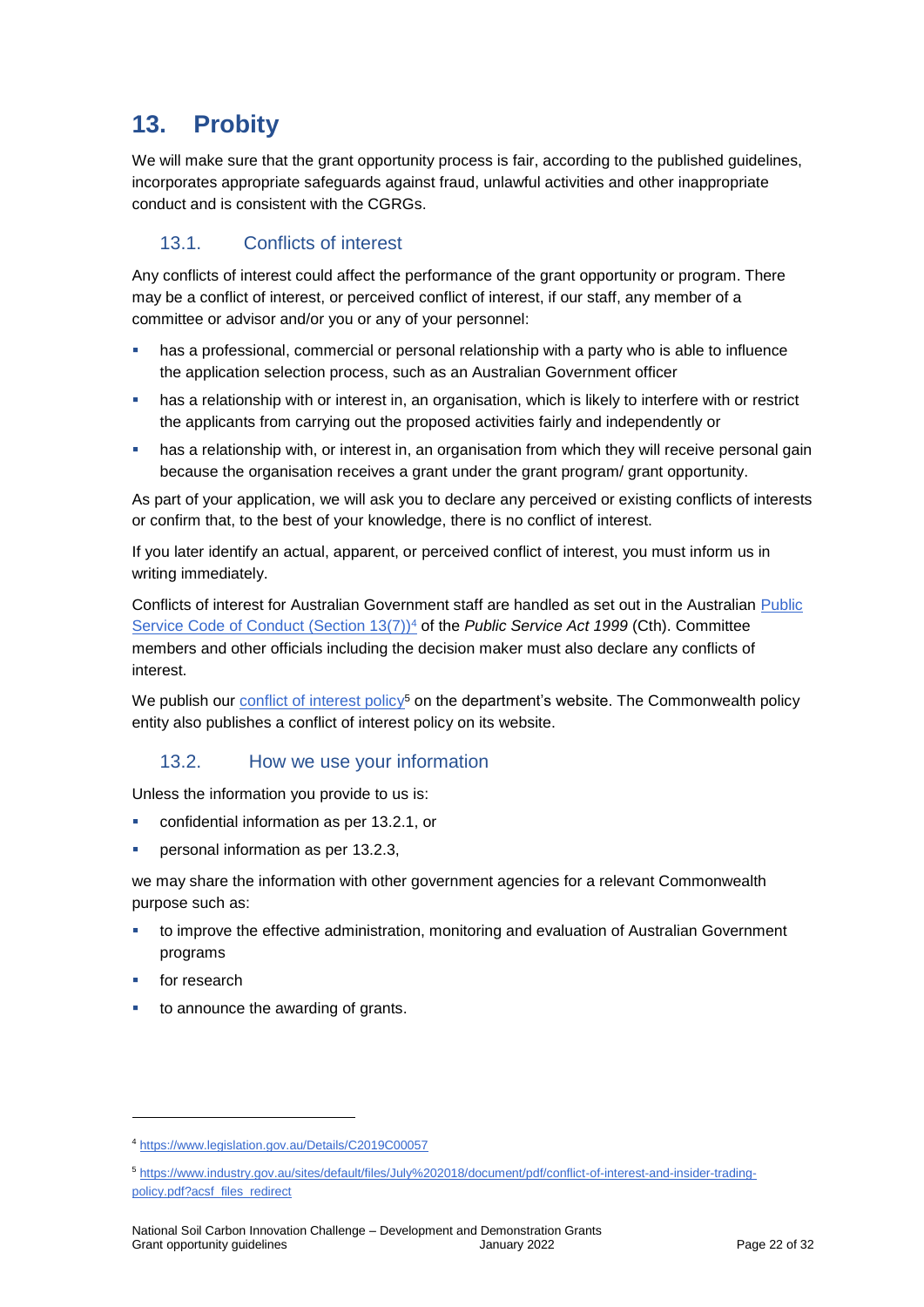#### <span id="page-22-0"></span>13.2.1. How we handle your confidential information

We will treat the information you give us as sensitive and therefore confidential if it meets all of the following conditions:

- you clearly identify the information as confidential and explain why we should treat it as confidential
- the information is commercially sensitive
- disclosing the information would cause unreasonable harm to you or someone else
- you provide the information with an understanding that it will stay confidential.

#### 13.2.2. When we may disclose confidential information

We may disclose confidential information:

- to the committee and our Commonwealth employees and contractors, to help us manage the program effectively
- to the Auditor-General, Ombudsman or Privacy Commissioner
- to the responsible Minister or Assistant Minister
- to a House or a Committee of the Australian Parliament.

We may also disclose confidential information if

- we are required or authorised by law to disclose it
- you agree to the information being disclosed, or
- someone other than us has made the confidential information public.

#### <span id="page-22-1"></span>13.2.3. How we use your personal information

We must treat your personal information according to the Australian Privacy Principles (APPs) and the *Privacy Act 1988* (Cth). This includes letting you know:

- what personal information we collect
- why we collect your personal information
- **to whom we give your personal information.**

We may give the personal information we collect from you to our employees and contractors, the committee, and other Commonwealth employees and contractors, so we can:

- manage the program
- research, assess, monitor and analyse our programs and activities.

We, or the Minister, may:

1

- announce the names of successful applicants to the public
- publish personal information on the department's websites.

You may read our [Privacy Policy](https://www.industry.gov.au/data-and-publications/privacy-policy)<sup>6</sup> on the department's website for more information on:

- **what is personal information**
- how we collect, use, disclose and store your personal information
- how you can access and correct your personal information.

<sup>6</sup> <https://www.industry.gov.au/data-and-publications/privacy-policy>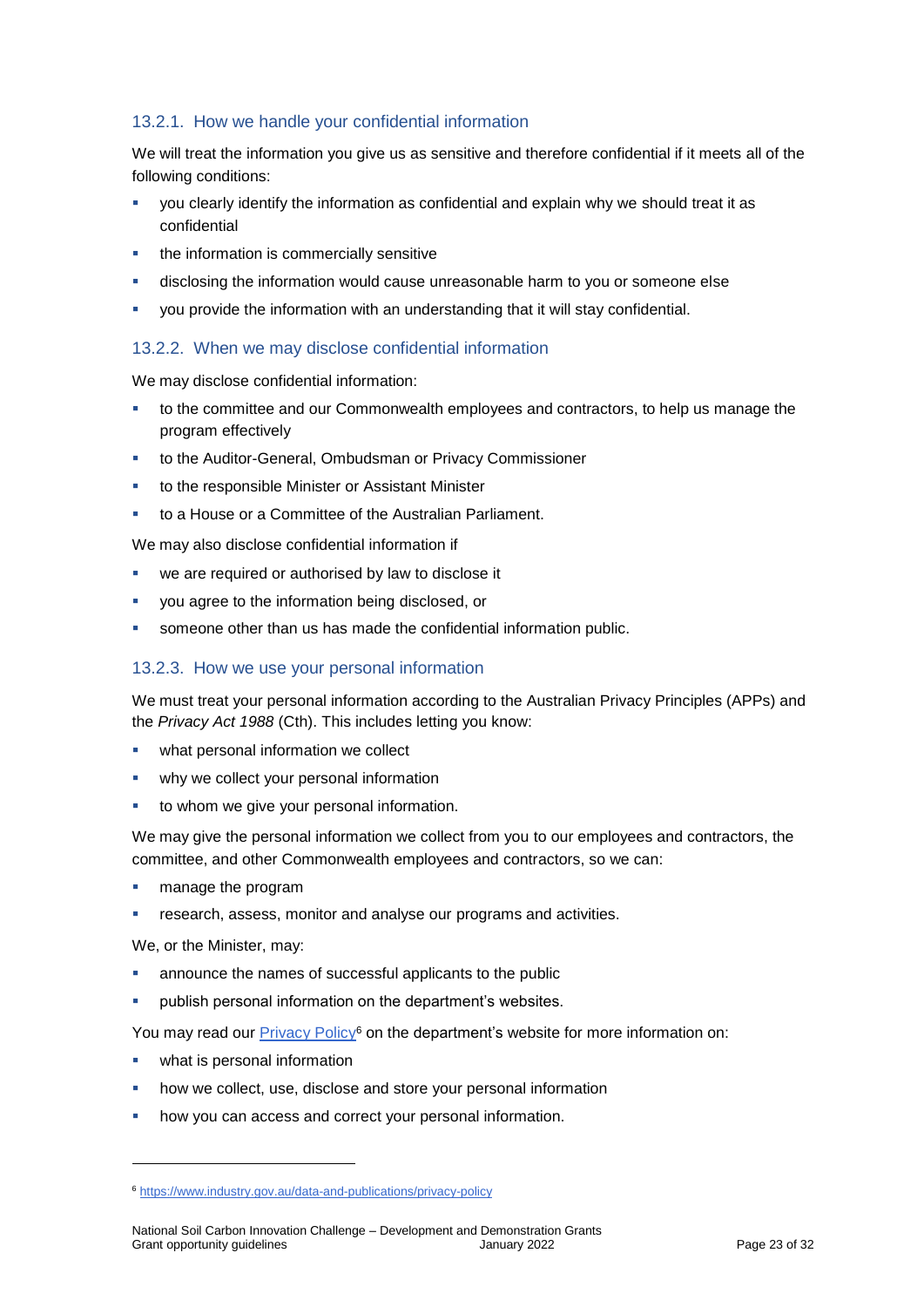#### 13.2.4. Freedom of information

All documents in the possession of the Australian Government, including those about the program, are subject to the *Freedom of Information Act 1982* (Cth) (FOI Act)*.*

The purpose of the FOI Act is to give members of the public rights of access to information held by the Australian Government and its entities. Under the FOI Act, members of the public can seek access to documents held by the Australian Government. This right of access is limited only by the exceptions and exemptions necessary to protect essential public interests and private and business affairs of persons in respect of whom the information relates.

If someone requests a document under the FOI Act, we will release it (though we may need to consult with you and/or other parties first) unless it meets one of the exemptions set out in the FOI Act.

### 13.3. National security

Collaboration with foreign entities must be transparent, undertaken with full knowledge and consent, and in a manner, that avoids harm to Australia's national interests. It is your responsibility to consider the national security implications of the proposed project and identify and manage any risks, including risks relating to the unwanted transfer of sensitive knowledge technology.

You should ensure that you are informed about who you are collaborating with by undertaking appropriate due diligence, proportionate to the risk and subject to available information, of your global partners and their personnel participating in the project. This should take into account any potential security, ethical, legal and reputational risks, and, where necessary, you should be prepared to demonstrate how you will manage and mitigate any identified risks.

You and any entities participating in the project must disclose all foreign ownership (including foreign government ownership), affiliations with foreign governments, organisations, institutions or companies, or membership of foreign government talent programs. You must report any material changes in the nature of the activity or key personnel involved, including affiliations/links with foreign governments or companies.

### 13.4. Disclosure of Commonwealth, State or Territory financial penalties

You must disclose whether any of your board members, management or persons of authority have been subject to any pecuniary penalty, whether civil, criminal or administrative, imposed by a Commonwealth, State, or Territory court or a Commonwealth, State, or Territory entity. If this is the case, you must provide advice to the department regarding the matter for consideration.

### 13.5. Enquiries and feedback

For further information or clarification, you can contact us on 13 28 46 or by [web chat](https://www.business.gov.au/contact-us) or through our [online enquiry form](http://www.business.gov.au/contact-us/Pages/default.aspx) on business.gov.au.

We may publish answers to your questions on our website as Frequently Asked Questions.

Our [Customer Service Charter](https://www.business.gov.au/about/customer-service-charter) is available at [business.gov.au.](http://www.business.gov.au/) We use customer satisfaction surveys to improve our business operations and service.

If you have a complaint, call us on 13 28 46. We will refer your complaint to the appropriate manager.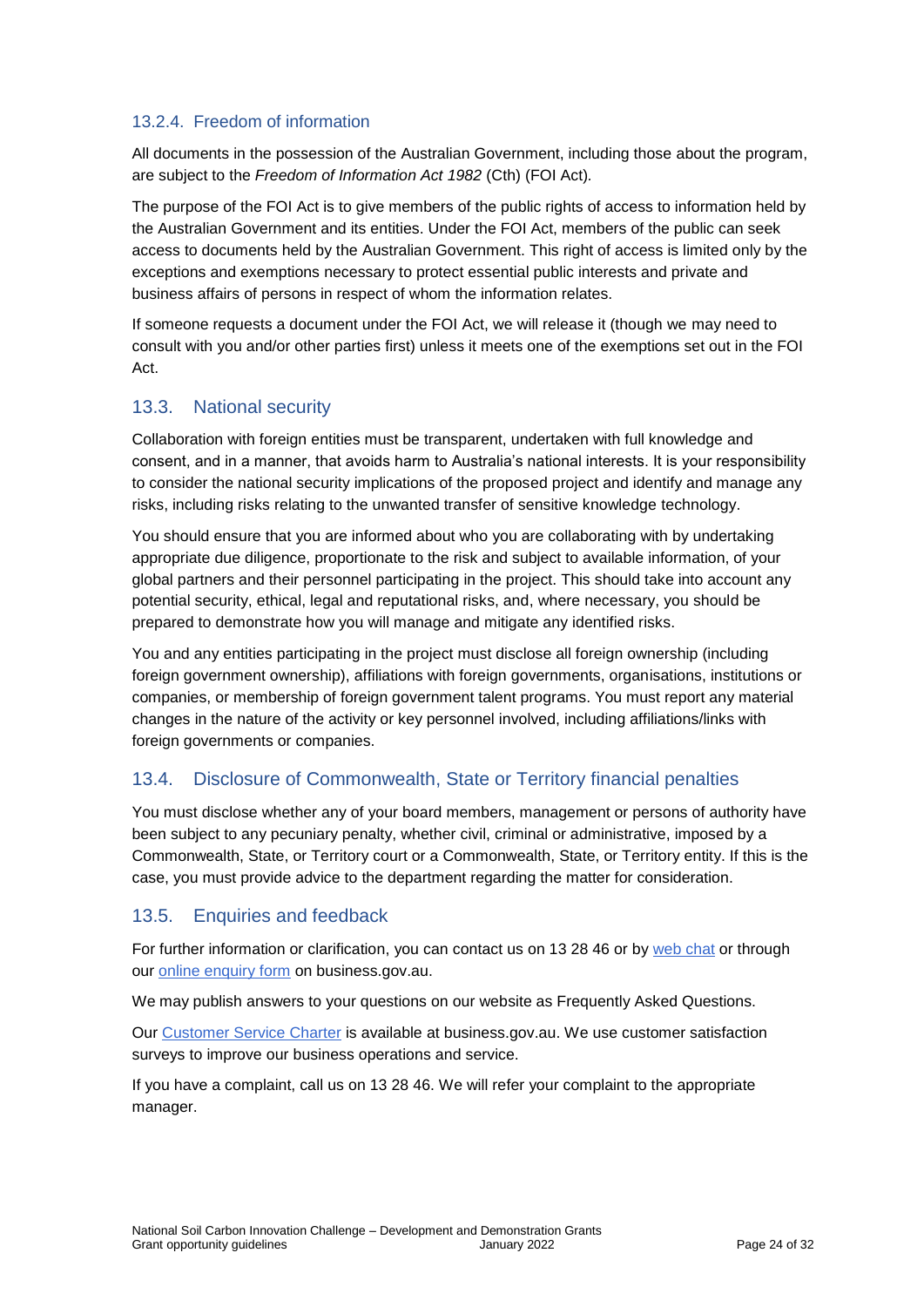If you are not satisfied with the way we handle your complaint, you can contact:

Head of Division AusIndustry Department of Industry, Science, Energy and Resources GPO Box 2013 CANBERRA ACT 2601

You can also contact the [Commonwealth Ombudsman](http://www.ombudsman.gov.au/)<sup>7</sup> with your complaint (call 1300 362 072). There is no fee for making a complaint, and the Ombudsman may conduct an independent investigation.

# <span id="page-24-0"></span>**14. Glossary**

| <b>Term</b>                   | <b>Definition</b>                                                                                                                                                                                                                                                                     |
|-------------------------------|---------------------------------------------------------------------------------------------------------------------------------------------------------------------------------------------------------------------------------------------------------------------------------------|
| Application form              | The document issued by the Program Delegate that<br>applicants use to apply for funding under the program.                                                                                                                                                                            |
| AusIndustry                   | The division of the same name within the department.                                                                                                                                                                                                                                  |
| Department                    | The Department of Industry, Science, Energy and<br>Resources.                                                                                                                                                                                                                         |
| <b>Commercial readiness</b>   | The commercial proposition of the technology solution has<br>progressed to a point where successful outcomes of<br>demonstration trials in an operational (or representative)<br>environment have reduced commercial uncertainty and<br>strengthened the case for further investment. |
| Committee                     | The body established to consider and assess eligible<br>applications and make recommendations to the Minister for<br>funding under the program.                                                                                                                                       |
| Eligible activities           | The activities undertaken by a grantee in relation to a<br>project that are eligible for funding support as set out in 5.1.                                                                                                                                                           |
| Eligible application          | An application or proposal for grant funding under the<br>program that the Program Delegate has determined is<br>eligible for assessment in accordance with these guidelines.                                                                                                         |
| Eligible expenditure          | The expenditure incurred by a grantee on a project and<br>which is eligible for funding support as set out in 5.2.                                                                                                                                                                    |
| Eligible expenditure guidance | The guidance that is provided at Appendix A.                                                                                                                                                                                                                                          |
| Grant agreement               | A legally binding contract between the Commonwealth and<br>a grantee for the grant funding.                                                                                                                                                                                           |
| Grant funding or grant funds  | The funding made available by the Commonwealth to<br>grantees under the program.                                                                                                                                                                                                      |

1

<sup>7</sup> <http://www.ombudsman.gov.au/>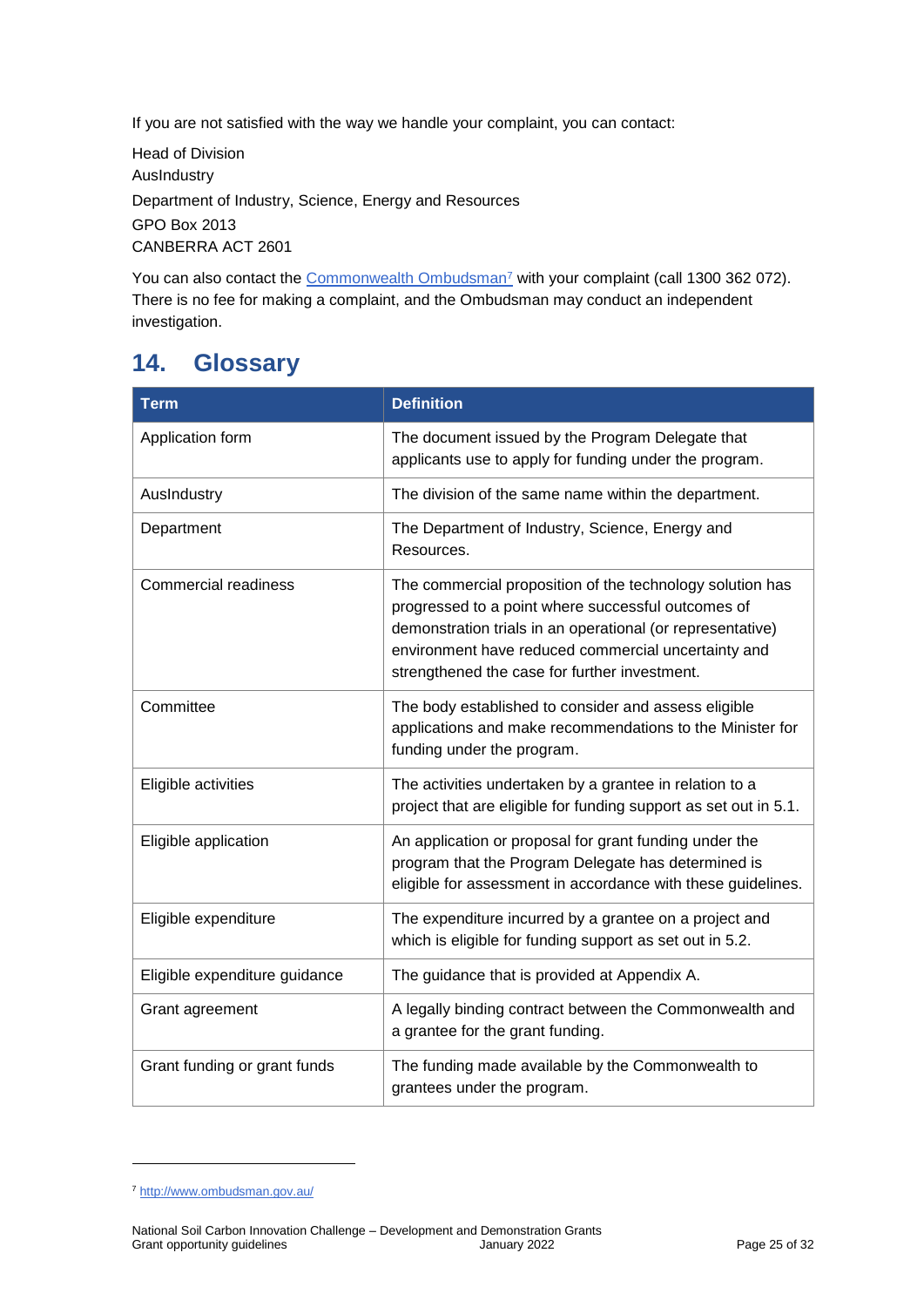| <b>Term</b>                              | <b>Definition</b>                                                                                                                                                                                                                                                      |  |  |  |
|------------------------------------------|------------------------------------------------------------------------------------------------------------------------------------------------------------------------------------------------------------------------------------------------------------------------|--|--|--|
| GrantConnect                             | The Australian Government's whole-of-government grants<br>information system, which centralises the publication and<br>reporting of Commonwealth grants in accordance with the<br>CGRGs.                                                                               |  |  |  |
| Grantee                                  | The recipient of grant funding under a grant agreement.                                                                                                                                                                                                                |  |  |  |
| Guidelines                               | Guidelines that the Minister gives to the department to<br>provide the framework for the administration of the program,<br>as in force from time to time.                                                                                                              |  |  |  |
| Minister                                 | The Commonwealth Minister for Industry, Energy and<br>Emissions Reduction.                                                                                                                                                                                             |  |  |  |
| Non-income-tax-exempt                    | Not exempt from income tax under Division 50 of the<br>Income Tax Assessment Act 1997 (Cth) or under Division<br>1AB of Part III of the Income Tax Assessment Act 1936<br>(Cth).                                                                                       |  |  |  |
| Operational environment                  | In the context of TRL 7, the operational environment should<br>closely represent the actual operating environment. Trials<br>on commercial farms are not required but trials must be<br>conducted under conditions representative of commercial<br>production systems. |  |  |  |
| Personal information                     | Has the same meaning as in the <i>Privacy Act 1988</i> (Cth)<br>which is:<br>Information or an opinion about an identified<br>а.                                                                                                                                       |  |  |  |
|                                          | individual, or an individual who is reasonably<br>identifiable:<br>whether the information or opinion is true or not;<br>b.                                                                                                                                            |  |  |  |
|                                          | and<br>whether the information or opinion is recorded in a<br>с.<br>material form or not.                                                                                                                                                                              |  |  |  |
| Program Delegate                         | An AusIndustry general manager within the department with<br>responsibility for the program.                                                                                                                                                                           |  |  |  |
| Program funding or Program<br>funds      | The funding made available by the Commonwealth for the<br>program.                                                                                                                                                                                                     |  |  |  |
| Project                                  | A project described in an application for grant funding under<br>the program.                                                                                                                                                                                          |  |  |  |
| Publicly funded research<br>organisation | All higher education providers listed at Table A and Table B<br>of the Higher Education Support Act 2003 (Cth) and<br>corporate Commonwealth entities, and State and Territory<br>business enterprises which undertake publicly funded<br>research.                    |  |  |  |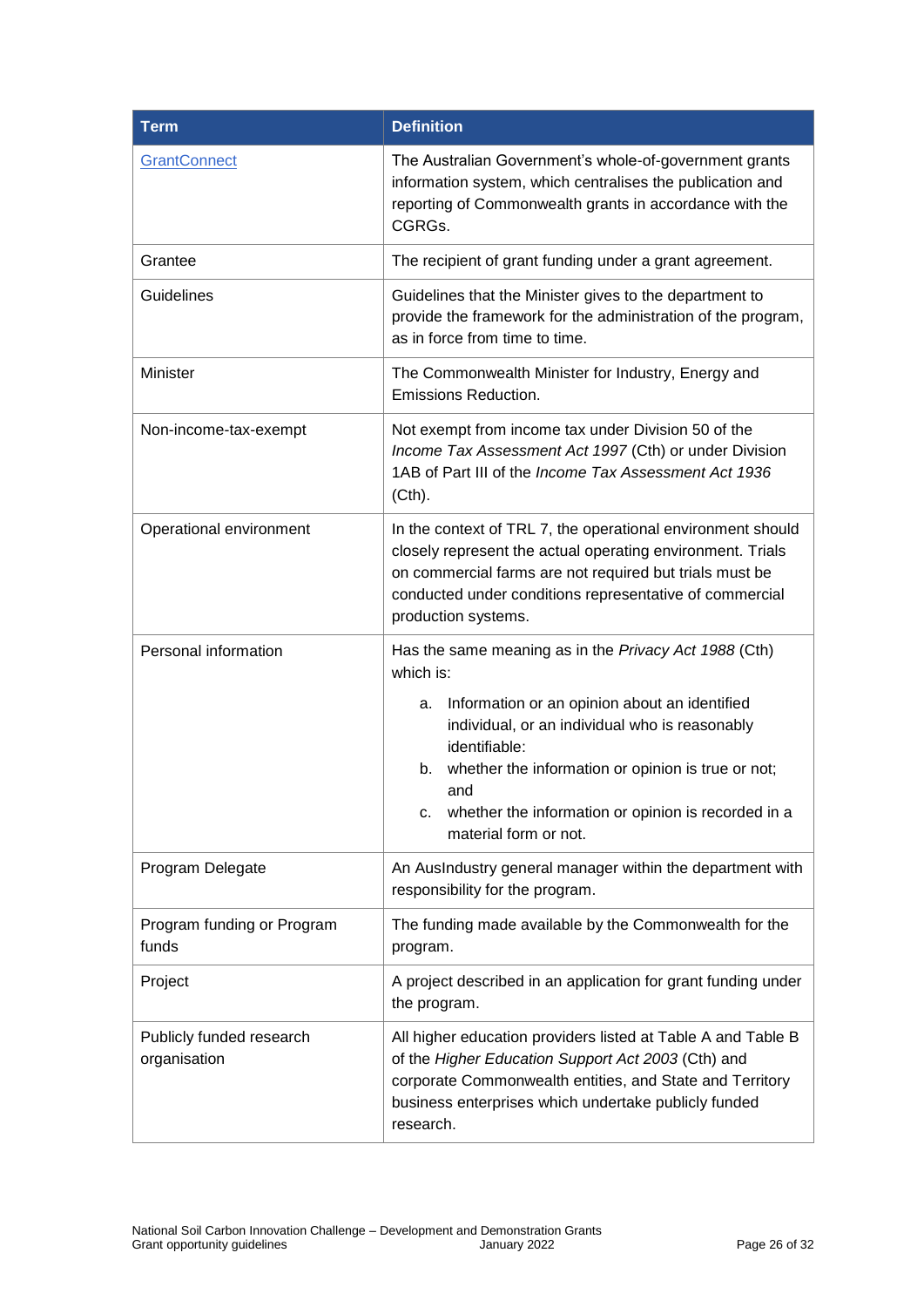| <b>Term</b>                        | <b>Definition</b>                                                                                                                                                                                                                                                                                              |  |  |
|------------------------------------|----------------------------------------------------------------------------------------------------------------------------------------------------------------------------------------------------------------------------------------------------------------------------------------------------------------|--|--|
| <b>Relevant Environment</b>        | In the context of TRL 5 and 6, a relevant environment may<br>simulate a range of conditions that the operational<br>environment may be subject to. This supports the step up<br>from laboratory scale to operational scale and helps<br>determine the factors that will enable design of the actual<br>system. |  |  |
| Required data                      | Has the meaning given in the Grant Agreement.                                                                                                                                                                                                                                                                  |  |  |
| Soil carbon                        | The term soil carbon is used to refer to the organic carbon<br>present within soil. Soil organic carbon is made up of living<br>organic matter such as roots, fauna and microbes, as well<br>as organic matter at various stages of decomposition,<br>including dead roots, humus and crop residues.           |  |  |
| <b>Technology Readiness Levels</b> | A benchmarking tool used to track the progress of the<br>development of specific technological innovations, from<br>blue-sky research (TRL 1) to full system demonstration<br>under expected market conditions (TRL 9).                                                                                        |  |  |
| <b>Technology Solution</b>         | The technology solution includes a mechanism for<br>measuring, estimating and/or predicting soil organic carbon<br>and may include, but is not limited to, the following enabling<br>technologies:                                                                                                             |  |  |
|                                    | rapid, in-field soil probes and sensors<br>proximal sensing<br>computer simulation modelling<br>remote sensing technologies.                                                                                                                                                                                   |  |  |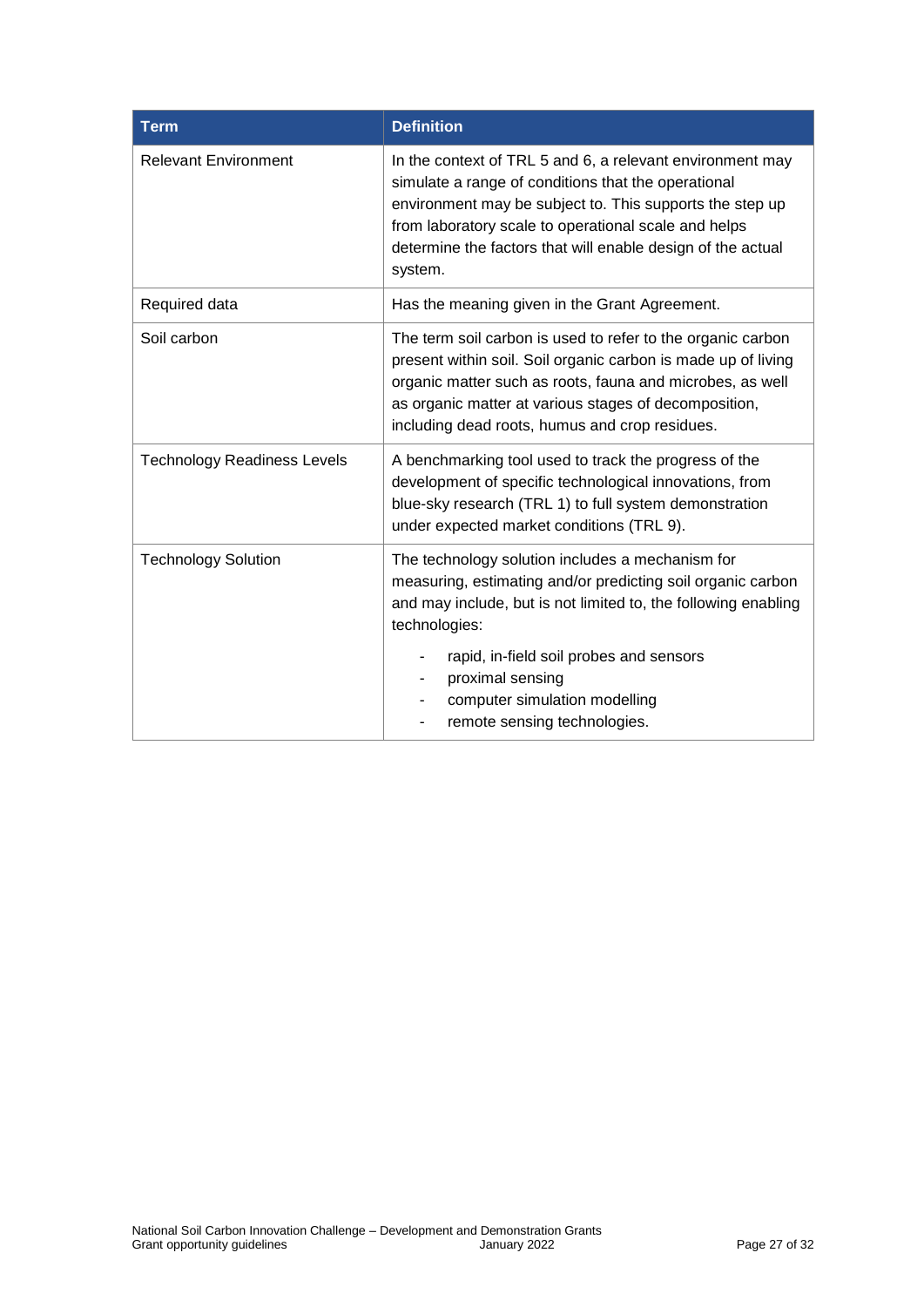# **Appendix A. Eligible expenditure**

This section provides guidance on the eligibility of expenditure.

The Program Delegate makes the final decision on what is eligible expenditure and may give additional guidance on eligible expenditure if required.

To be eligible, expenditure must:

- be incurred by you within the project period
- be a direct cost of the project
- be incurred by you to undertake required project audit activities
- meet the eligible expenditure guidelines.

### A.1 How we verify eligible expenditure

If your application is successful, we will ask you to verify the project budget that you provided in your application when we negotiate your grant agreement. You may need to provide evidence such as quotes for major costs.

The grant agreement will include details of the evidence you may need to provide when you achieve certain milestones in your project. This may include evidence related to eligible expenditure.

If requested, you will need to provide the agreed evidence along with your progress reports.

You must keep payment records of all eligible expenditure, and be able to explain how the costs relate to the agreed project activities. At any time, we may ask you to provide records of the expenditure you have paid. If you do not provide these records when requested, the expense may not qualify as eligible expenditure.

### A.2 Plant and equipment expenditure

Plant is usually an input to the project or the tools or infrastructure used to undertake the project. Plant is likely to have a value or use outside of the project and you can build or obtain it with minimal technical risk or new learning.

### A.3 Newly purchased plant and pre-existing purchased plant

Only depreciation of newly purchased and pre-existing purchased plant is eligible expenditure. Depreciation is the decline in asset value of an item of plant allowed through the Commissioner of Taxation's effective life schedules. The depreciation must be proportional to the time you use it on the project. In extraordinary situations, for instance where the plant is subject to heavy usage, and where this is in accordance with Commissioner of Taxation's rules, you may apply a higher rate of depreciation.

You can only claim depreciation of the plant for the time you use it on the project. However, you can claim all eligible depreciation charges in full for each item of purchased plant as you deploy it.

Running costs for purchased or pre-existing plant are eligible expenditure but must be readily verifiable and may include items such as rent, light and power, repairs and maintenance.

### A.4 Hired/leased plant

You must calculate eligible expenditure for hired, rented, or leased plant by the number of payment periods where you use the plant for the project multiplied by the period hiring fee. If you purchase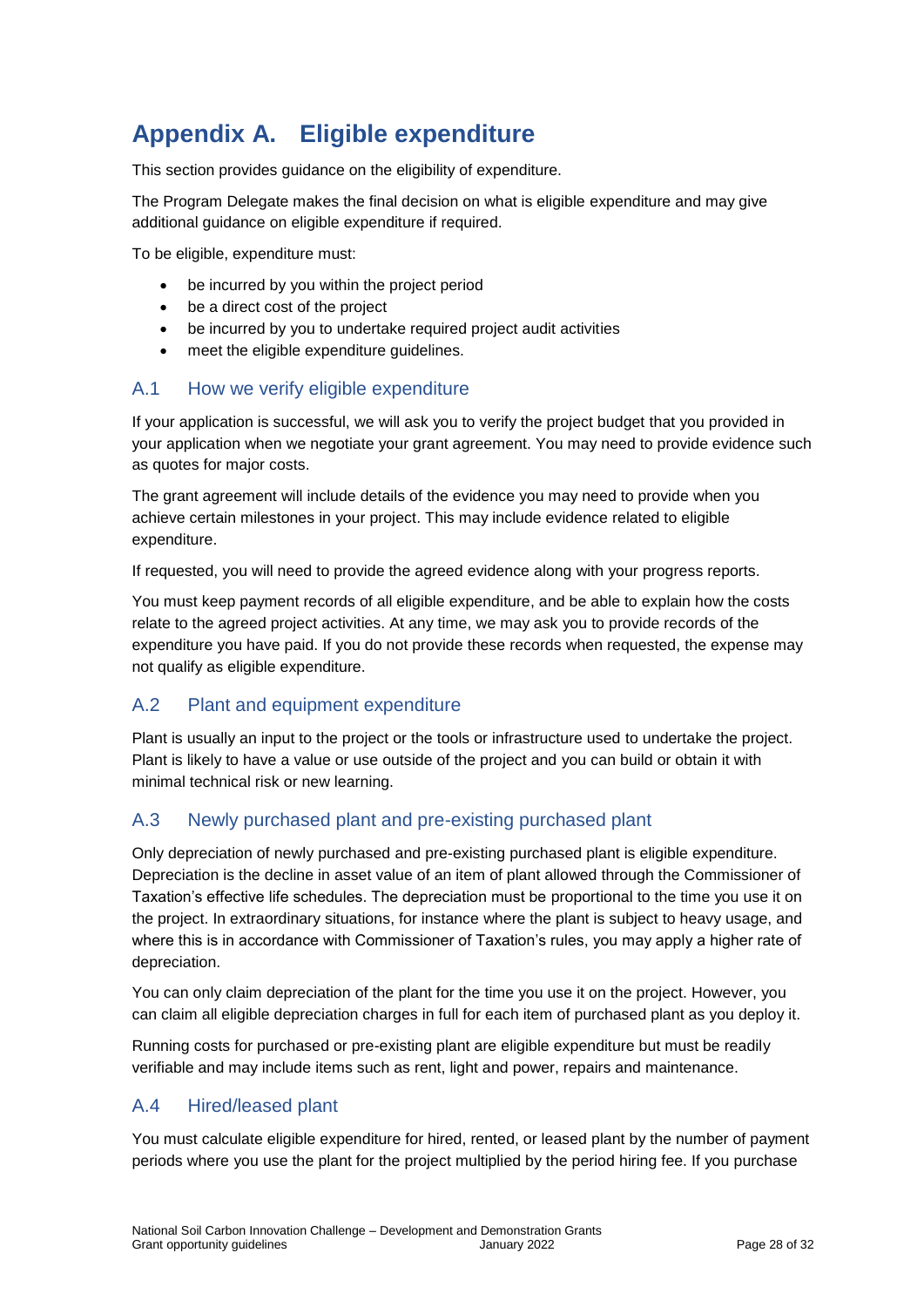plant under a hire purchase agreement, or you use a lease to finance the purchase of the plant, the cost of the item of plant, excluding interest, is capitalised, and then depreciated.

Running costs for hired or leased plant are eligible expenditure but you must be able to verify them. They may include items such as rent, light and power, and repairs and maintenance.

### A.5 Constructed plant

Only depreciation of constructed plant is eligible expenditure. Depreciation is the decline in asset value of an item of plant allowed through the Commissioner of Taxation's effective life schedules. The depreciation must be proportional to the time you use it on the project. In extraordinary situations, for instance where the plant is subject to heavy usage, and where this is in accordance with Commissioner of Taxation's rules, you may apply a higher rate of depreciation.

Where you lease a project facility you may claim leasehold improvements where they are for your specific needs. The improvement cost is eligible expenditure if it is capitalised in your financial statements (balance sheet) and depreciated as above.

The starting value for constructed plant depreciation calculations is the capitalised construction cost or capitalised leasehold improvement cost for the plant item according to ATO requirements. You can only claim depreciation of the plant for the time you use it on the project. However, you can claim all eligible depreciation charges in full for each item of purchased plant as you deploy it.

Once fully completed, running costs for constructed plant are eligible expenditure but you must be able to verify them. They may include items such as rent, light and power, repairs and maintenance.

#### A.6 Labour expenditure

Eligible labour expenditure for the grant covers the direct labour costs of employees you directly employ on the core elements of the project. We consider a person an employee when you pay them a regular salary or wage, out of which you make regular tax instalment deductions.

We consider costs for technical, but not administrative, project management activities eligible labour expenditure. However, we limit these costs to 10 per cent of the total amount of eligible labour expenditure claimed.

We do not consider labour expenditure for leadership or administrative staff (such as CEOs, CFOs, accountants and lawyers) as eligible expenditure, even if they are doing project management tasks.

Eligible salary expenditure includes an employee's total remuneration package as stated on their Pay As You Go (PAYG) Annual Payment Summary submitted to the ATO. We consider salarysacrificed superannuation contributions as part of an employee's salary package if the amount is more than what the Superannuation Guarantee requires.

The maximum salary for an employee, director or shareholder, including packaged components that you can claim through the grant is \$175,000 per financial year.

For periods of the project that do not make a full financial year, you must reduce the maximum salary amount you claim proportionally.

You can only claim eligible salary costs when an employee is working directly on agreed project activities during the agreed project period.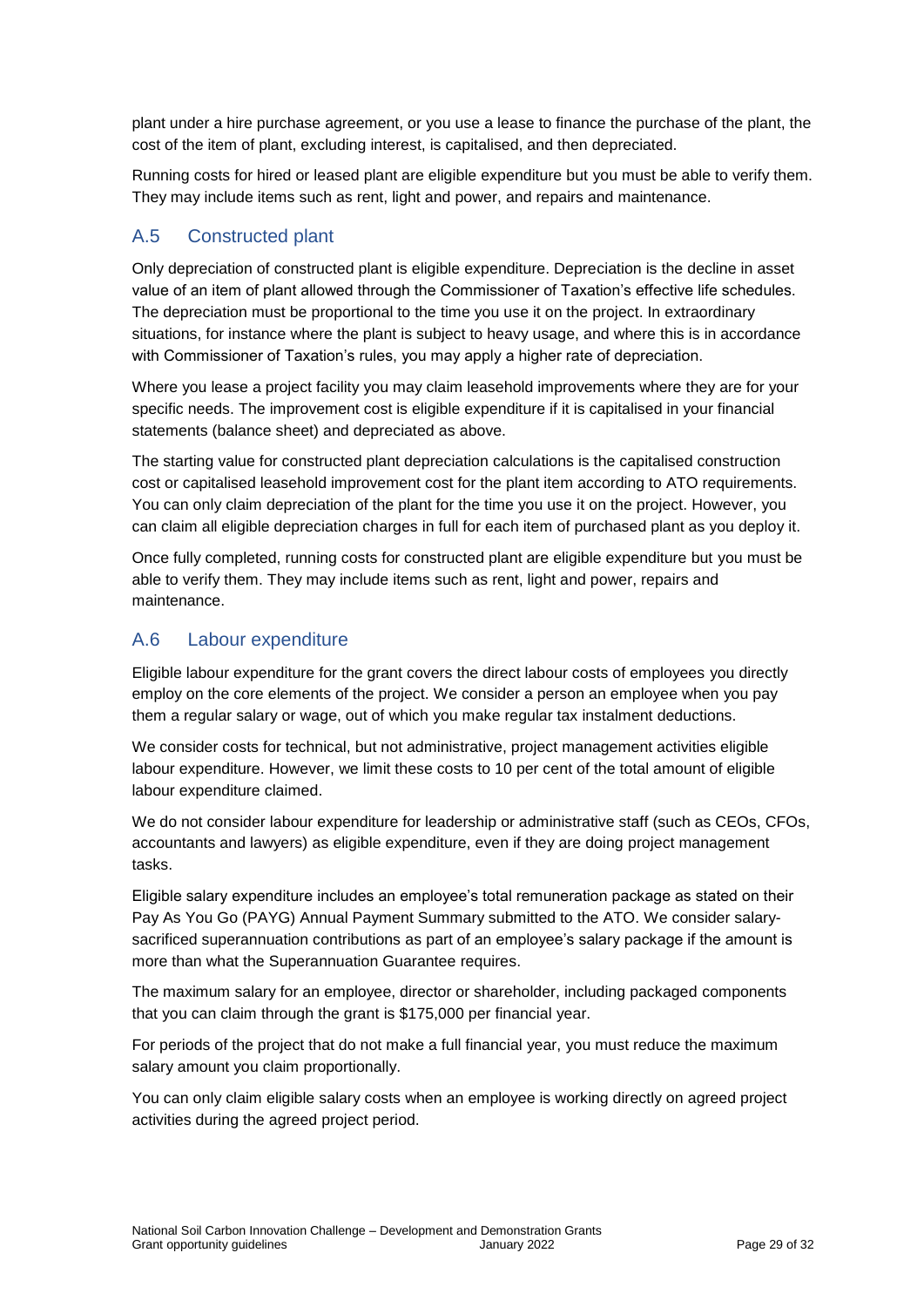### A.7 Labour on-costs and administrative overhead

You may increase eligible salary costs by an additional 30% allowance to cover on-costs such as employer paid superannuation, payroll tax, workers compensation insurance, and overheads such as office rent and the provision of computers.

You should calculate eligible salary costs using the formula below:

| Eligible salary | Annual salary | Weeks spent on |  | percentage of time |
|-----------------|---------------|----------------|--|--------------------|
| costs           | package       | project        |  | spent on project   |
|                 |               | 52 weeks       |  |                    |

You cannot calculate labour costs by estimating the employee's worth. If you have not exchanged money (either by cash or bank transactions) we will not consider the cost eligible.

Evidence you will need to provide can include:

- details of all personnel working on the project, including name, title, function, time spent on the project and salary
- ATO payment summaries, pay slips and employment contracts.

#### A.8 Contract expenditure

Eligible contract expenditure is the cost of any agreed project activities that you contract others to do. These can include contracting:

- another organisation
- an individual who is not an employee, but engaged under a separate contract.

All contractors must have a written contract prior to starting any project work—for example, a formal agreement, letter or purchase order which specifies:

- the nature of the work they perform
- the applicable fees, charges and other costs payable.

Invoices from contractors must contain:

- a detailed description of the nature of the work
- the hours and hourly rates involved
- **any specific plant expenses paid.**

Invoices must directly relate to the agreed project, and the work must qualify as an eligible expense. The costs must also be reasonable and appropriate for the activities performed.

We will require evidence of contractor expenditure that may include:

- an exchange of letters (including email) setting out the terms and conditions of the proposed contract work
- purchase orders
- **supply agreements**
- invoices and payment documents.

You must ensure all project contractors keep a record of the costs of their work on the project. We may require you to provide a contractor's records of their costs of doing project work. If you cannot provide these records, the relevant contract expense may not qualify as eligible expenditure.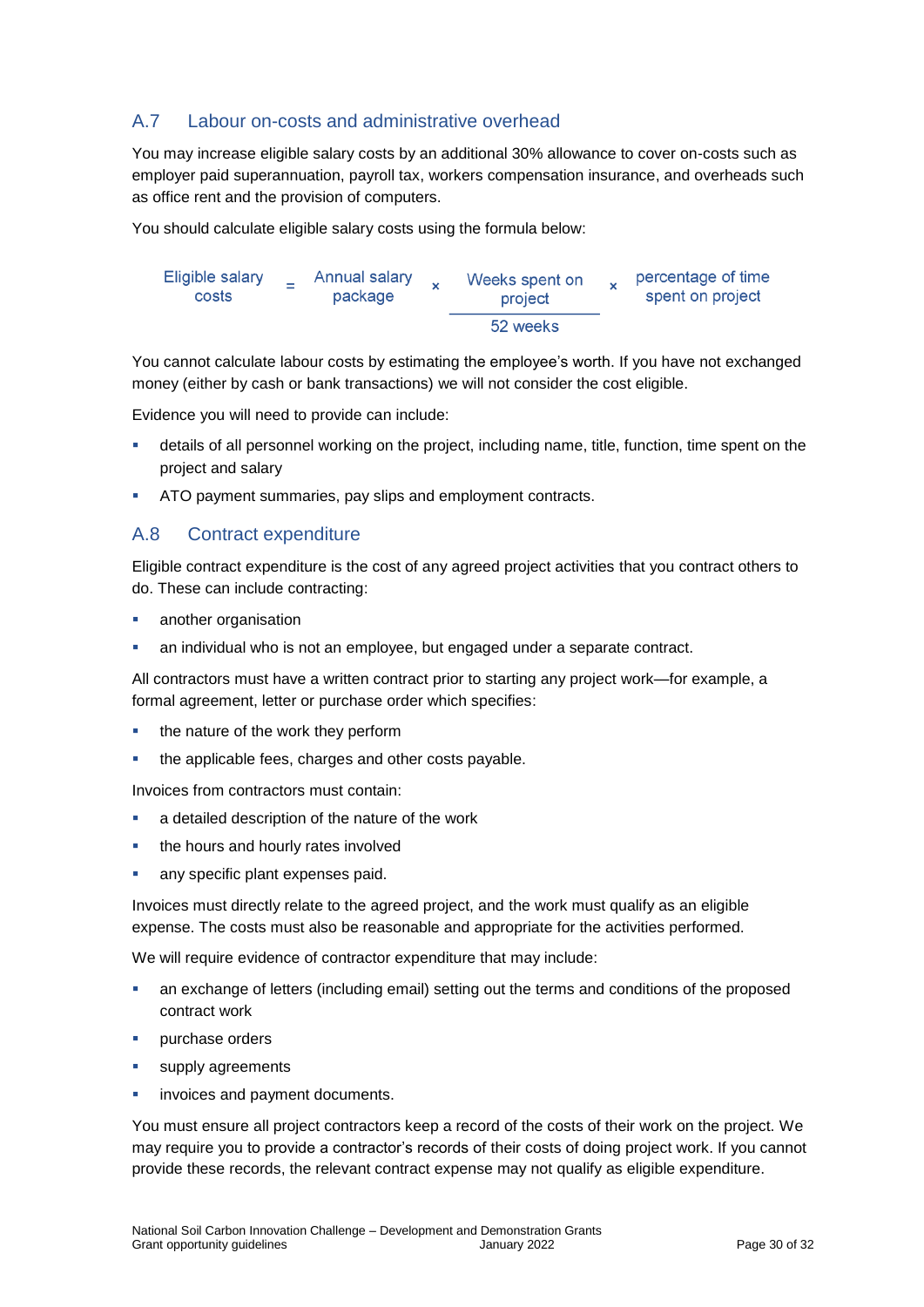### A.9 Travel and overseas expenditure

Eligible travel and overseas expenditure may include

- domestic travel limited to the reasonable cost of accommodation and transportation required to conduct agreed project and collaboration activities in Australia
- overseas travel limited to the reasonable cost of accommodation and transportation required in cases where the overseas travel is material to the conduct of the project in Australia.

Eligible air transportation is limited to the economy class fare for each sector travelled; where noneconomy class air transport is used only the equivalent of an economy fare for that sector is eligible expenditure. Where non-economy class air transport is used, the grantee will require evidence showing what an economy air fare costs at the time of travel.

We will consider value for money when determining whether the cost of overseas expenditure is eligible. This may depend on

- **the proportion of total grant funding that you will spend on overseas expenditure**
- the proportion of the service providers total fee that will be spent on overseas expenditure
- how the overseas expenditure is likely to aid the project in meeting the program objectives

Overseas travel must be at an economy rate and you must demonstrate you cannot access the service, or an equivalent service in Australia.

Eligible overseas activities expenditure is generally limited to 10 per cent of total eligible expenditure.

#### A.10 Other eligible expenditure

Other eligible expenditures for the project may include:

- building modifications where you own the modified asset and the modification is required to undertake the project, for example installing a clean room. Modifications to leased buildings may be eligible. You must use the leased building for activities related to your manufacturing process.
- staff training that directly supports the achievement of project outcomes
- financial auditing of project expenditure
- costs you incur in order to obtain planning, environmental or other regulatory approvals during the project period. However, associated fees paid to the Commonwealth, state, territory and local governments are not eligible
- costs of data collection and data cleaning
- contingency costs up to a maximum of 10% of the eligible project costs. Note that we make payments based on actual costs incurred.

Other specific expenditures may be eligible as determined by the Program Delegate.

Evidence you need to supply can include supplier contracts, purchase orders, invoices and supplier confirmation of payments.

# **Appendix B. Ineligible expenditure**

This section provides guidance on what we consider ineligible expenditure.

The Program Delegate may impose limitations or exclude expenditure, or further include some ineligible expenditure listed in these guidelines in a grant agreement or otherwise by notice to you.